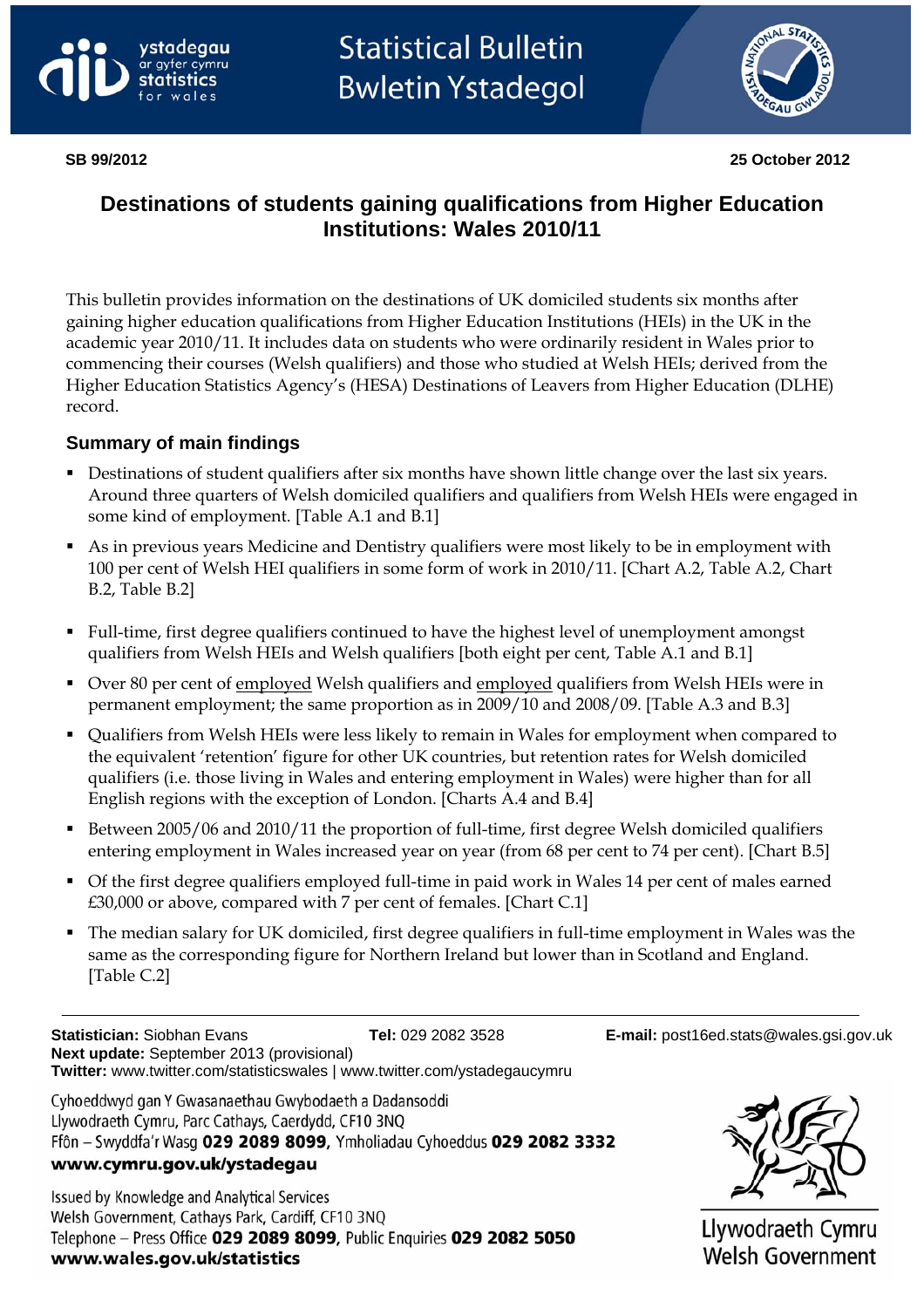#### **Policy context**

One of the key strategic themes set out in The Higher Education Funding Council for Wales' (HEFCW) current corporate strategy is employability; ensuring that the HE sector produces graduates who are equipped for the world of work. In June 2011 HEFCW published a circular (W11/15HE) which highlighted the outcomes of a consultation on Key Information Sets (KIS). The KIS is a set of standardised information about undergraduate courses, which enables them to be easily compared. It has been designed with the needs of prospective students in mind. The most recent circular (W12/25HE) on this topic was issued by HEFCW in July 2012 and can be found at the following link:

[http://www.hefcw.ac.uk/documents/publications/circulars/circulars\\_2012/W12%2025HE%20The%2](http://www.hefcw.ac.uk/documents/publications/circulars/circulars_2012/W12%2025HE%20The%20Key%20Information%20Set%20and%20the%20new%20Unistats%20website%20-%20overview%20and%20next%20steps.pdf) [0Key%20Information%20Set%20and%20the%20new%20Unistats%20website%20-](http://www.hefcw.ac.uk/documents/publications/circulars/circulars_2012/W12%2025HE%20The%20Key%20Information%20Set%20and%20the%20new%20Unistats%20website%20-%20overview%20and%20next%20steps.pdf) [%20overview%20and%20next%20steps.pdf](http://www.hefcw.ac.uk/documents/publications/circulars/circulars_2012/W12%2025HE%20The%20Key%20Information%20Set%20and%20the%20new%20Unistats%20website%20-%20overview%20and%20next%20steps.pdf)

The KIS were made available across the UK from September 2012 and are published on the new Unistats website. It can also be accessed via a small advertisement or 'widget' on the course web pages of universities and colleges.

#### <http://unistats.direct.gov.uk/>

Information contained within this bulletin should not be used in an attempt to directly measure progress against employability targets set down by the Welsh Government or the Higher Education Statistics Agency (HESA), since the methodology employed differs. However, it is of interest to note that HESA's Employment Indicator for full-time first degree qualifiers in 2010/11 showed 91.0 per cent of qualifiers from Welsh HEIs were either in employment and/or studying compared to the total UK indicator of 90.3. A link to HESA's Performance Indicators (PIs) information page is included below:

[http://www.hesa.ac.uk/index.php?option=com\\_content&task=view&id=2074&Itemid=141](http://www.hesa.ac.uk/index.php?option=com_content&task=view&id=2074&Itemid=141)

#### **Section A – Qualifiers from Welsh HEIs**

This section covers the main activity of qualifiers from Welsh HEIs, derived from the response that best described employment and education circumstances from a list of statements provided on the DLHE questionnaire. For those in employment, it looks at the location and nature of that employment.

Chart A.1 looks at the main activity of both full-time and part-time qualifiers six months after graduation.

# **Chart A.1: Main activity of qualifiers from Welsh HEIs by mode of study, 2010/1[1](http://www.statswales.wales.gov.uk/TableViewer/tableView.aspx?ReportId=2596)**

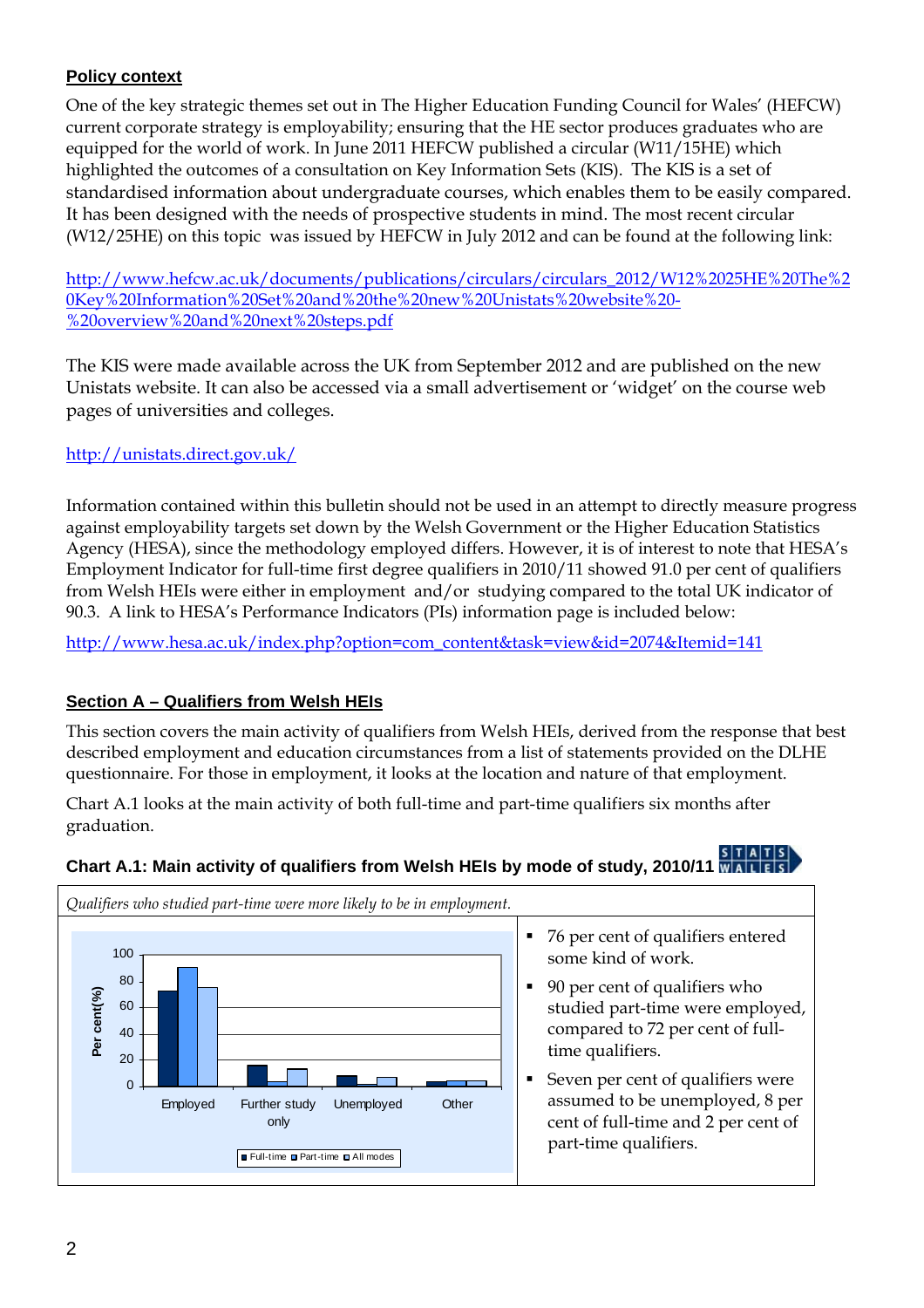Table A.1 looks at the main activity of qualifiers but also includes level of study and full activity split.

|           |                        | <b>Full-time</b><br>work | <b>Part-time</b><br>work | Voluntary/<br><b>Unpaid</b><br>work | Work &<br><b>Study</b> | <b>Further</b><br><b>Study</b><br>Only | Assumed<br>unemployed |
|-----------|------------------------|--------------------------|--------------------------|-------------------------------------|------------------------|----------------------------------------|-----------------------|
| Full-time | Postgraduate           | 62                       | 14                       | 2                                   |                        | 7                                      | 6                     |
|           | First-degree           | 46                       | 14                       | 2                                   | 9                      | 16                                     | 9                     |
|           | Other undergraduate    | 29                       | 12                       |                                     | 14                     | 32                                     | 7                     |
|           | Part-time Postgraduate | 65                       | 11                       |                                     | 15                     | 3                                      |                       |
|           | First-degree           | 62                       | 10                       |                                     | 16                     | 4                                      | 2                     |
|           | Other undergraduate    | 51                       | 10                       |                                     | 27                     | 4                                      | 2                     |
| All       | Postgraduate           | 63                       | 13                       | 1                                   | 10                     | 6                                      | 4                     |
|           | First-degree           | 47                       | 14                       | 2                                   | 9                      | 15                                     | 8                     |
|           | Other undergraduate    | 42                       | 11                       | 4                                   | 22                     | 16                                     | 4                     |
|           | <b>All levels</b>      | 49                       | 13                       | 2                                   | 11                     | 14                                     |                       |
|           |                        |                          |                          |                                     |                        |                                        | Source: HESA          |

**Table A.1: Percentage of qualifiers from Welsh HEIs by activity, mode and level of study, 2010/11** 

*Percentage*

(a) Qualifiers do not include those w ho did not respond or those w ho replied to the survey but explicitly refused to give information.

(b) Percentages do not sum to 100 since "Not available for Employment" and "Other" are not show n.

- Part-time postgraduate qualifiers were most likely to be in work with 92 per cent having entered some kind of employment. Full-time other undergraduate (qualifications include Foundation Degrees, HNDs, HNCs, etc.) qualifiers were least likely to be in work (56 per cent) although they were most likely to enter further study only (32 per cent).
- <sup>63</sup> per cent of postgraduates entered full-time paid work compared with 47 per cent of first degree and 42 per cent of other undergraduate qualifiers.
- Nine per cent of full-time first degree qualifiers were assumed to be unemployed, compared to one per cent of part-time postgraduate, and 2 per cent of part-time first degree and other undergraduate qualifiers.
- Females were more likely to be employed than males (78 and 72 per cent respectively), although males were more likely to be undertaking further study only (15 per cent compared to 12 per cent).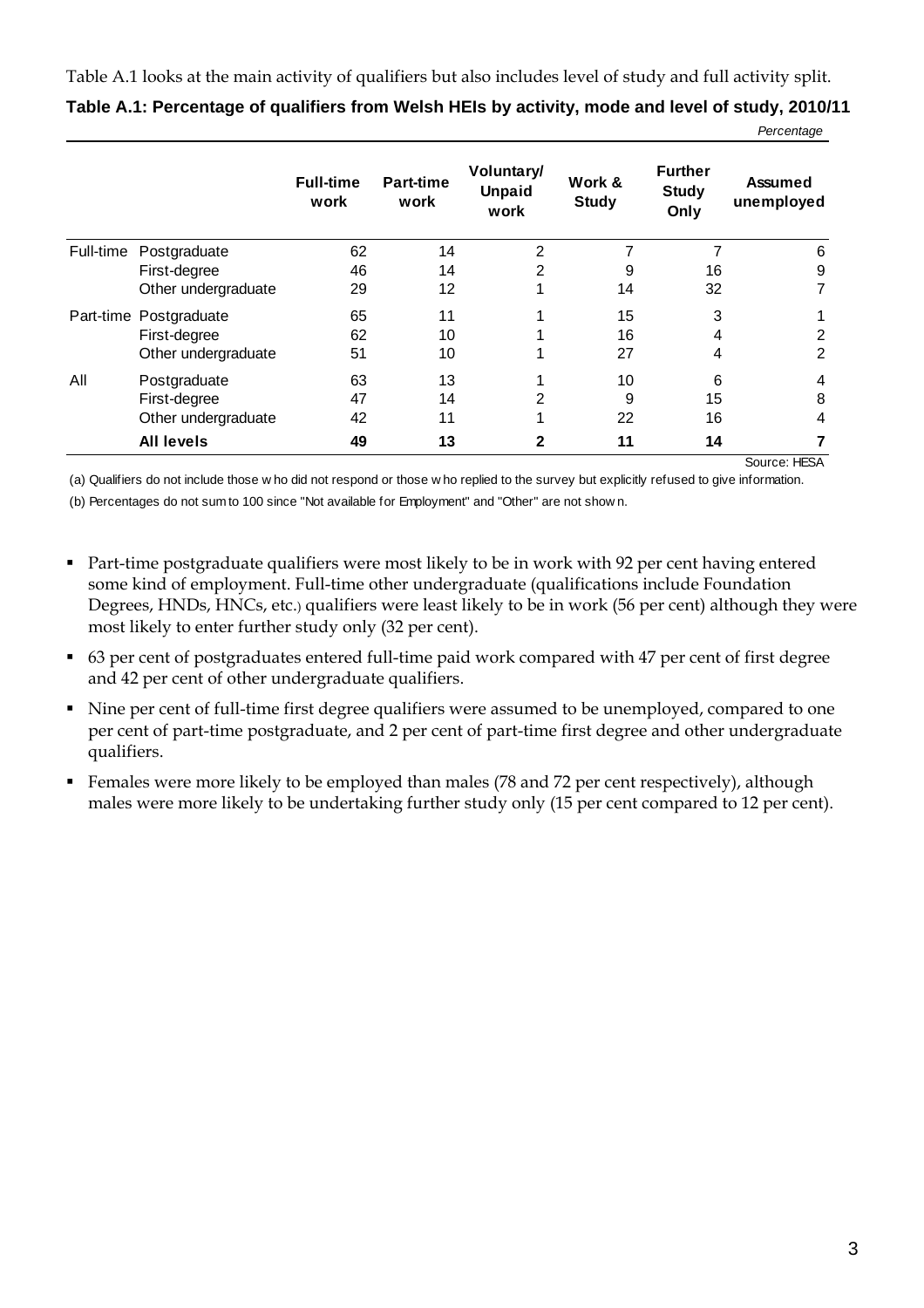Chart A.2 and Table A.2 focus on the destination of first degree qualifiers by subject of study, the former looking at those in employment, the latter including those engaged in further study or unemployed.

# **Chart A.2: Proportion of first degree qualifiers from Welsh HEIs in employment by subject of study, 2010/11 wallERS**



(a) Subject studied information is given in terms of Full Person Equivalents (FPEs), (see Paragraph 3.5 in the Notes section for the definition of FPE). This chart should be viewed in conjunction with Table A.2 below.

|                       | Work<br>(including work<br>& further study) | %   | <b>Further Study</b>           | %  | <b>Unemployed</b>                 | %  |
|-----------------------|---------------------------------------------|-----|--------------------------------|----|-----------------------------------|----|
| <b>Highest</b>        | Medicine &<br>dentistry                     | 100 | Physical science               | 30 | Combined                          | 16 |
| <b>Second highest</b> | Subjects allied to<br>medicine              | 92  | Mathematical<br>science        | 30 | Agriculture &<br>related subjects | 16 |
| <b>Second lowest</b>  | Physical science                            | 55  | Subjects allied to<br>medicine | 3  | Subjects allied to<br>medicine    | 3  |
| Lowest                | Mathematical<br>science                     | 55  | Medicine &<br>dentistry        |    | Medicine &<br>dentistry           |    |

| Table A.2: First degree qualifiers from Welsh HEIs by subject and activity, 2010/11 |  |  |
|-------------------------------------------------------------------------------------|--|--|

 First degree qualifiers in Combined subject courses had the highest level of unemployment amongst qualifiers from Welsh HEIs (16 per cent).

 First degree qualifiers in Medicine and Dentistry and Subjects Allied to Medicine had the lowest levels of unemployment amongst qualifiers from Welsh HEIs (Zero and three per cent respectively).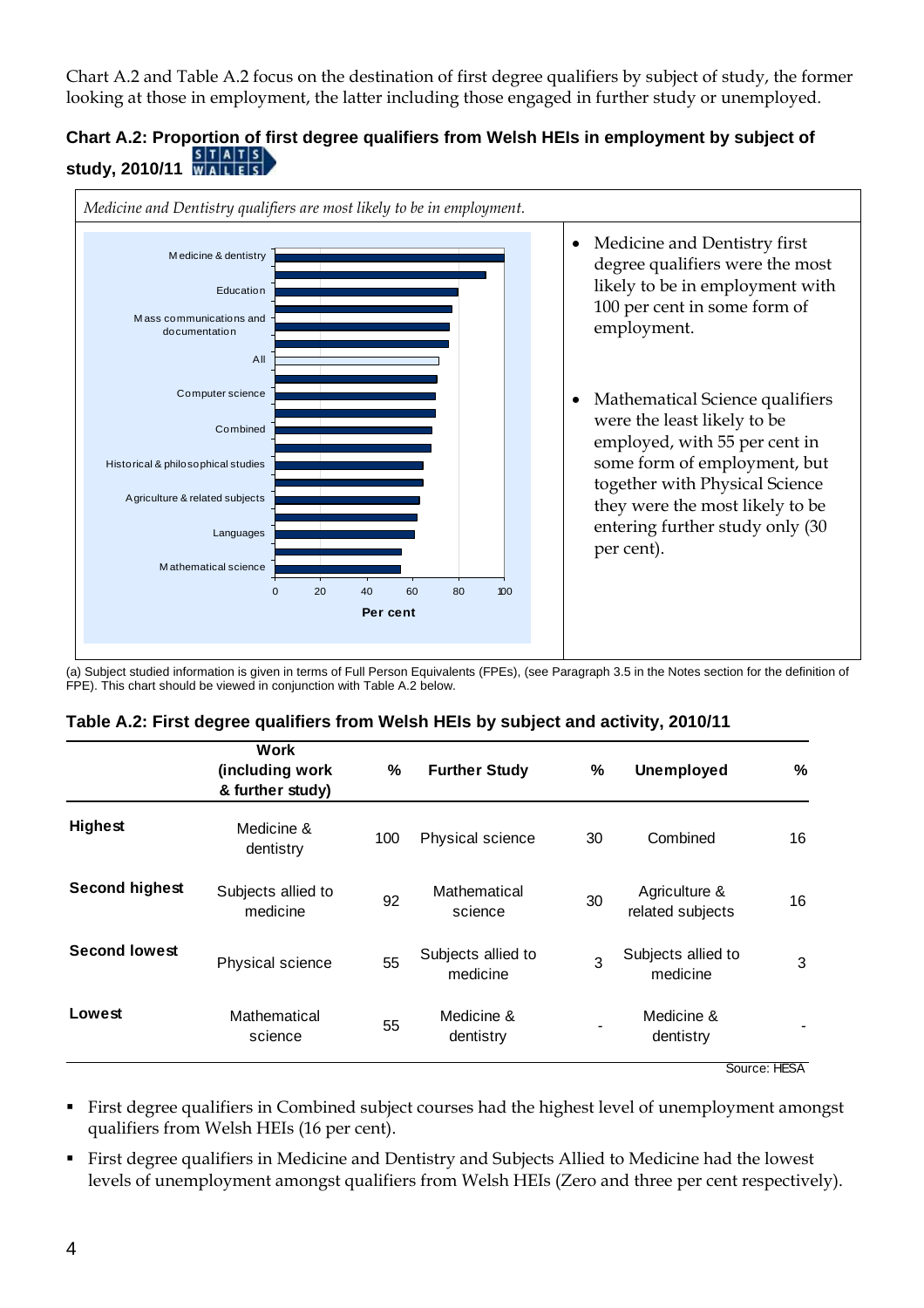Charts A.3 and A.4 look at where qualifiers from Welsh HEIs were employed. Chart A.3 looks at country of employment for both full-time and part-time qualifiers, while Chart A.4 focuses on the retention rate of full-time first degree students, that is, the proportion of students finding employment in the region or country where they achieved their qualification. Chart A.5 looks at retention figures of full-time, first degree qualifiers from Welsh HEIs for the past six years, selecting for analysis those regions with the most similar retention rates to Wales in 2005/06.

# **Chart A.3: Qualifiers from Welsh HEIs by country of employment and mode of study, 2010/11**



#### **Chart A.4: Proportion of full-time first degree qualifiers entering employment in region (or country) of HEI attended, 2010/11**

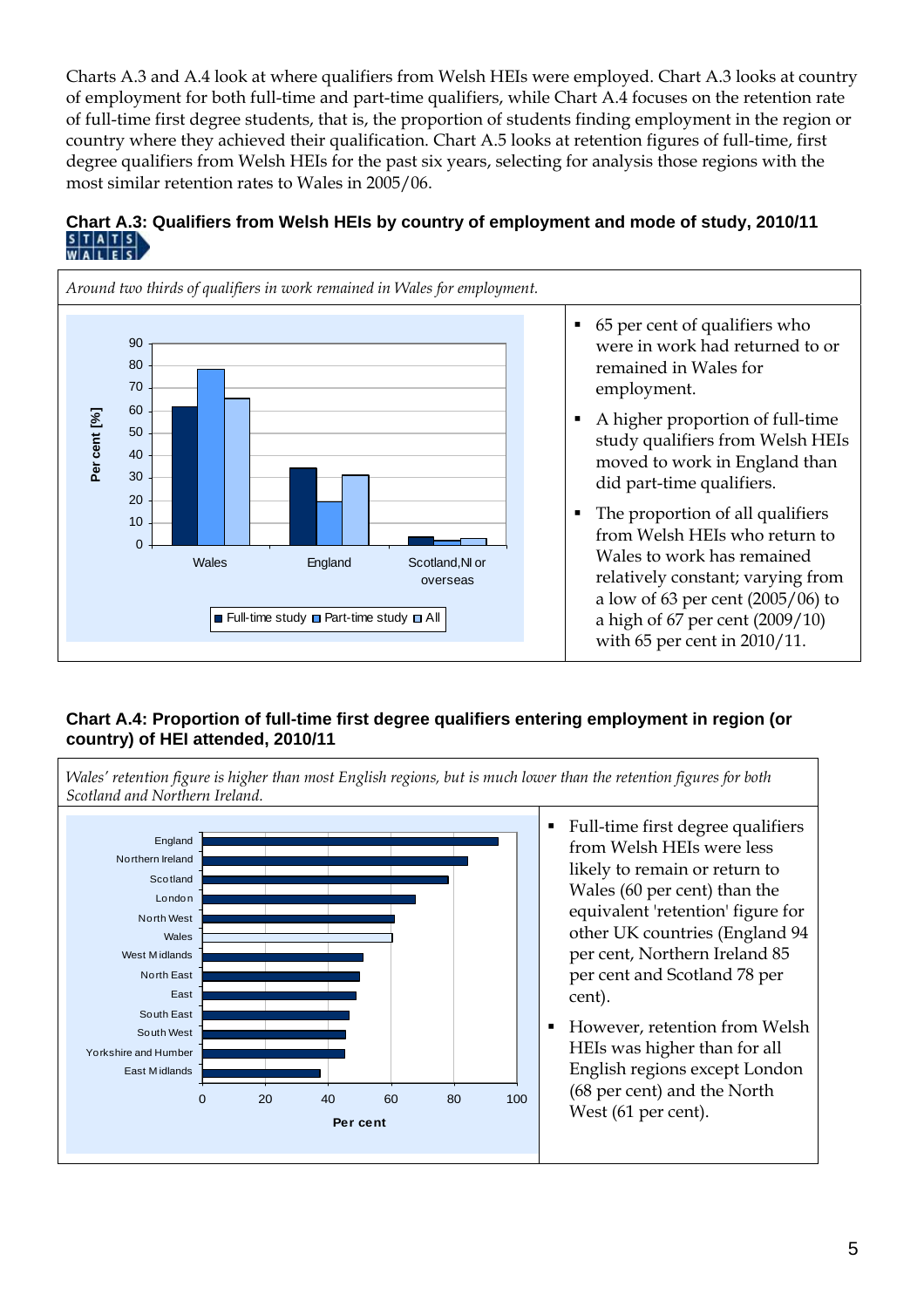#### **Chart A.5: Proportion of full-time, first degree qualifiers entering employment in region (or country) of HEI attended for selected regions**



Table A.3 looks at the nature of work (permanent or temporary) of qualifiers originally domiciled in the UK who attended Welsh HEIs and who entered full-time paid employment, excluding responses counted as 'Question not answered'.

# **Table A.3. UK domiciled qualifi[ers from We](http://www.statswales.wales.gov.uk/TableViewer/tableView.aspx?ReportId=25213)lsh HEIs who are in full-time paid employment, by nature of employment, 2010/11**

|           |                      |                  |                  | Percentage                |
|-----------|----------------------|------------------|------------------|---------------------------|
|           | <b>Mode of Study</b> | <b>Permanent</b> | <b>Temporary</b> | Self-employed or<br>other |
| Full-time | Postgraduate         | 76               | 22               | $\overline{2}$            |
|           | First degree         | 80               | 18               | 3                         |
|           | Other undergraduate  | 85               | 13               | 3                         |
| Part-time | Postgraduate         | 96               | 3                | $\mathbf{1}$              |
|           | First degree         | 97               | 3                | 1                         |
|           | Other undergraduate  | 96               | 3                | 1                         |
| All       | Postgraduate         | 83               | 15               | $\overline{2}$            |
|           | First degree         | 81               | 17               | $\overline{2}$            |
|           | Other undergraduate  | 94               | 5                | $\overline{2}$            |
|           | <b>All levels</b>    | 83               | 15               | $\mathbf{2}$              |
|           |                      |                  |                  | Source: HFSA              |

(a) Values represent the percentage of all responses excluding "Question not answ ered".

(b) Includes permanent contracts, open-ended contracts or fixed-term contract of 12 months or more.

(c) Includes fixed-term contracts of less than 12 months and temporary contracts gained through agencies or otherw ise.

- 83 per cent of employed qualifiers from Welsh HEIs were in permanent employment. The figure for full-time first degree qualifiers was slightly lower, at 80 per cent.
- Of those who studied on a full-time basis, other undergraduates were the most likely to enter permanent employment (85 per cent) and postgraduates the least likely (76 per cent).
- At all levels of qualification, employed qualifiers who undertook part-time study were much more likely to be in permanent employment than those who undertook full-time study.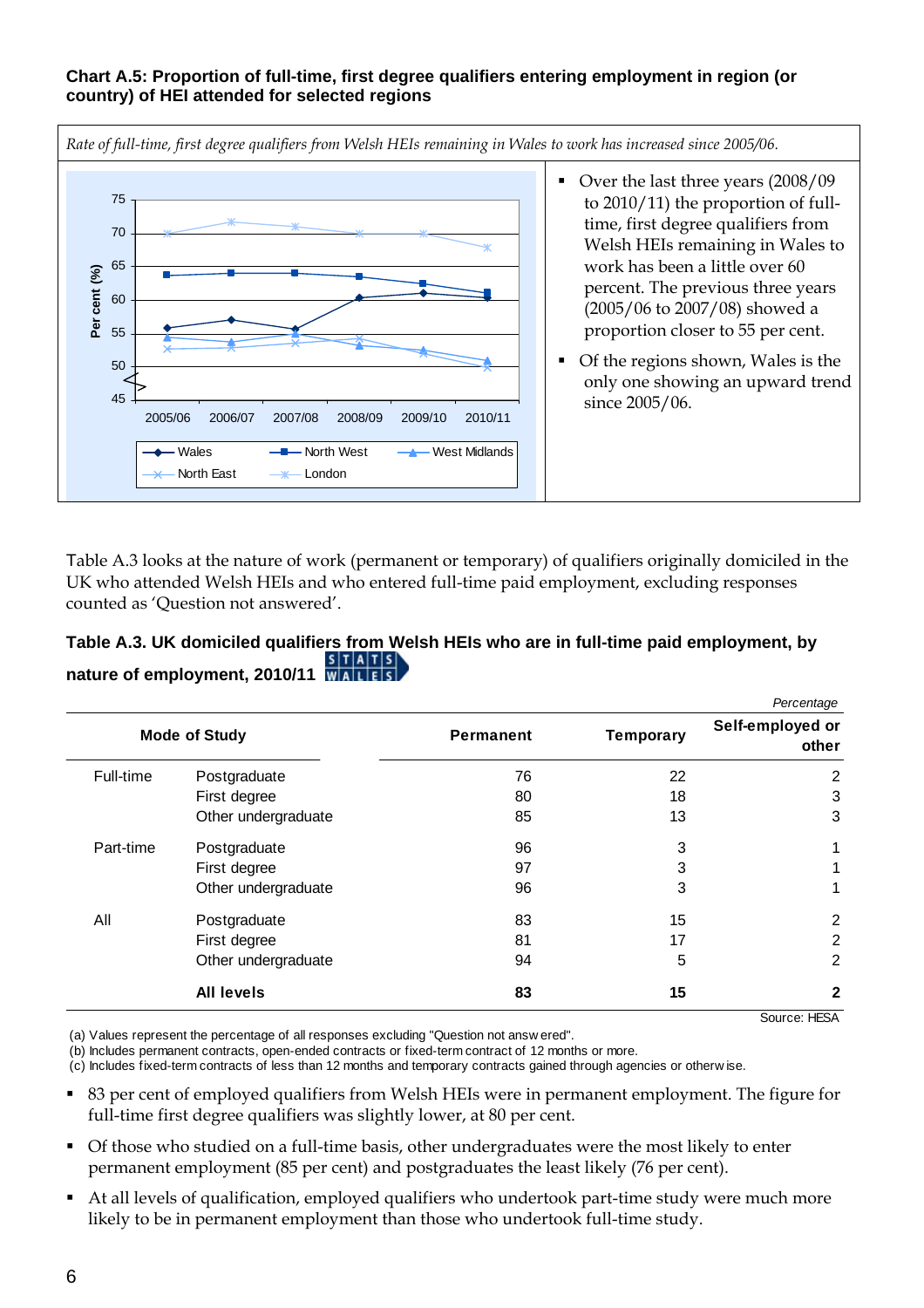#### **Section B – Welsh qualifiers from UK HEIs**

This section looks at the main activity, subject of study, location of employment, retention values and the nature of employment of Welsh domiciled qualifiers from UK HEIs in 2010/11.

Chart B.1 looks at the main activity of both full-time and part-time qualifie[rs.](http://www.statswales.wales.gov.uk/TableViewer/tableView.aspx?ReportId=2593) 

#### **Chart B.1: Main activity of Welsh qualifiers by mode of study, 2010/11**



Table B.1 also looks at the main activity of Welsh qualifiers but additionally includes level of study.

# **Table B.1: Percentage of Welsh domiciled qualifiers by activity, mode and level of study, 2010/11**

|           |                        |                          |                          |                                     |                        |                                        | Percentage                   |
|-----------|------------------------|--------------------------|--------------------------|-------------------------------------|------------------------|----------------------------------------|------------------------------|
|           |                        | <b>Full-time</b><br>work | <b>Part-time</b><br>work | Voluntary/<br><b>Unpaid</b><br>work | Work &<br><b>Study</b> | <b>Further</b><br><b>Study</b><br>Only | <b>Assumed</b><br>unemployed |
| Full-time | Postgraduate           | 63                       | 13                       | 1                                   | 6                      | 7                                      | 6                            |
|           | First-degree           | 48                       | 15                       | 2                                   | 9                      | 14                                     | 8                            |
|           | Other undergraduate    | 31                       | 11                       | 1                                   | 14                     | 31                                     | 7                            |
|           | Part-time Postgraduate | 66                       | 10                       | 1                                   | 15                     | 4                                      | 2                            |
|           | First-degree           | 58                       | 10                       |                                     | 15                     | 4                                      | 3                            |
|           | Other undergraduate    | 52                       | 10                       | 1                                   | 27                     | 4                                      | $\overline{2}$               |
| All       | Postgraduate           | 64                       | 12                       | 1                                   | 9                      | 6                                      | 5                            |
|           | First-degree           | 49                       | 14                       | 2                                   | 9                      | 14                                     | 8                            |
|           | Other undergraduate    | 43                       | 11                       | 1                                   | 22                     | 15                                     | 4                            |
|           | <b>All levels</b>      | 51                       | 13                       |                                     | 11                     | 12                                     | 6                            |
|           |                        |                          |                          |                                     |                        |                                        | 1.078A                       |

Source: HESA

(a) Qualifiers do not include those w ho did not respond or those w ho replied to the survey but explicitly refused to give information. (b) Percentages do not sum to 100 since "Not available for Employment" and "Other" are not show n.

- Part-time postgraduate qualifiers were most likely to be in work with 92 per cent having entered some kind of employment. Full-time other undergraduate qualifiers were least likely to be in work (58 per cent) although they were most likely to enter further study only (31 per cent).
- <sup>•</sup> 64 per cent of postgraduates entered full-time paid work compared with 49 per cent of first degree and 43 per cent of other undergraduate qualifiers.
- Females were more likely to be employed than males (79 and 74 per cent employed respectively), although males were more likely to be undertaking further study only (14 and 11 per cent).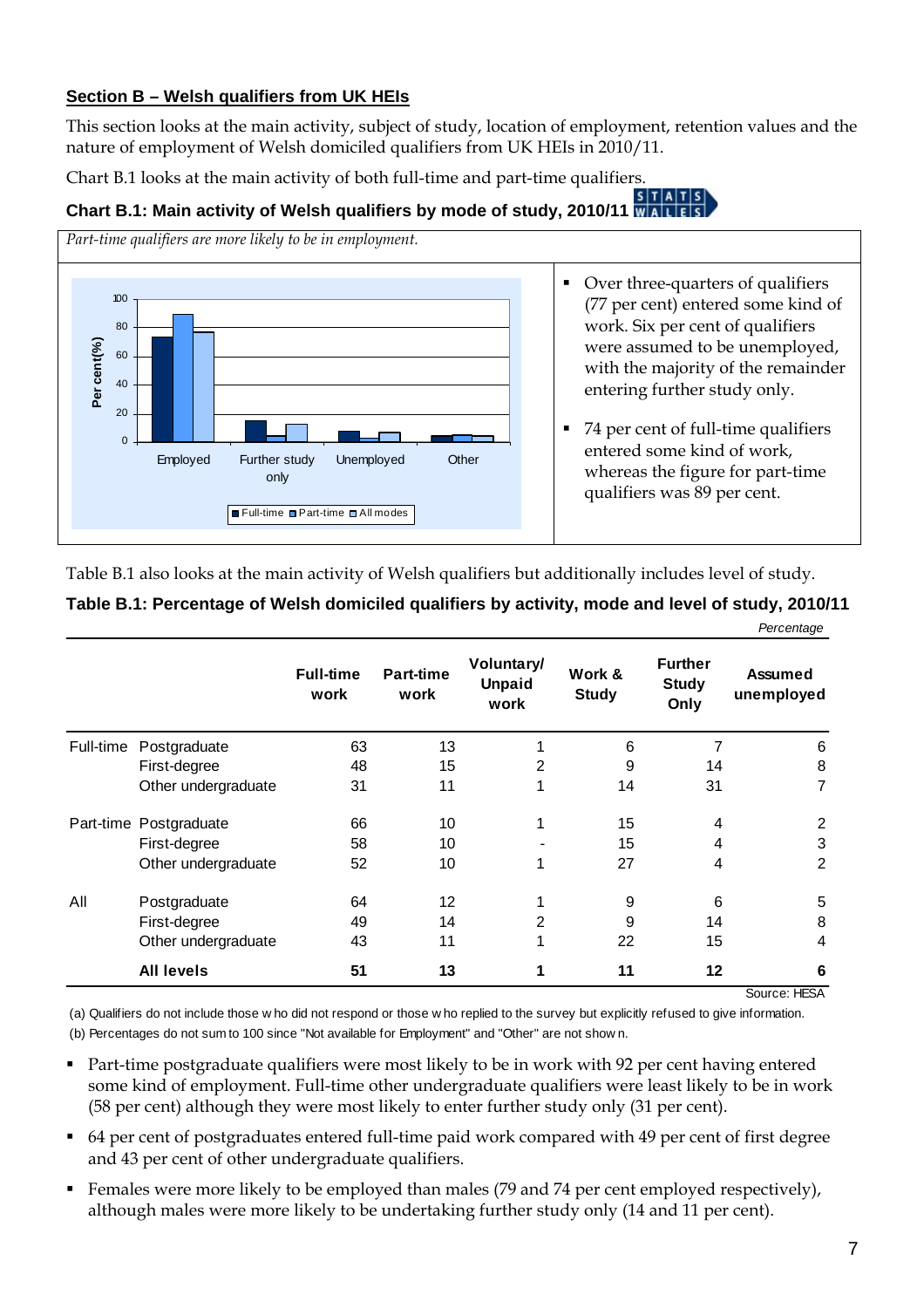Chart B.2 and Table B.2 focus on the destination of first degree qualifiers by subject of study, the former looking at those in employment, the latter including those engaged in further study or unemployed.

# **Chart B[.2: Proportio](http://www.statswales.wales.gov.uk/TableViewer/tableView.aspx?ReportId=25214)n of first degree Welsh qualifiers in employment by subject of study, 2010/11 WALLES**



(a) Subject studied information is given in terms of Full Person Equivalents (FPEs), (see Paragraph 3.5 in the Notes section for the definition of FPE). This chart should be viewed in conjunction with Table B.2 below.

| Table B.2: First degree Welsh domiciled first degree qualifiers by subject and activity, 2010/11 |  |  |  |  |
|--------------------------------------------------------------------------------------------------|--|--|--|--|
|--------------------------------------------------------------------------------------------------|--|--|--|--|

|                       | Work<br>(including work<br>& further study) | %  | <b>Further Study</b>           | ℅              | <b>Unemployed</b>              | %            |
|-----------------------|---------------------------------------------|----|--------------------------------|----------------|--------------------------------|--------------|
| <b>Highest</b>        | Medicine &<br>dentistry                     | 98 | Mathematical<br>science        | 33             | Computer science               | 13           |
| <b>Second highest</b> | Subjects allied to<br>medicine              | 91 | Law                            | 28             | Creative arts &<br>design      | 11           |
| <b>Second lowest</b>  | Physical science                            | 57 | Subjects allied to<br>medicine | $\overline{4}$ | Subjects allied to<br>medicine | 3            |
| Lowest                | Mathematical<br>science                     | 55 | Medicine &<br>dentistry        | $\overline{2}$ | Medicine &<br>dentistry        |              |
|                       |                                             |    |                                |                |                                | Source: HESA |

 Qualifiers in Computer Science had the highest level of unemployment amongst Welsh domiciled first degree qualifiers (13 per cent). Qualifiers in Medicine and Dentistry and Subjects Allied to Medicine had the lowest levels of unemployment amongst Welsh domiciled first degree qualifiers (zero and three per cent respectively).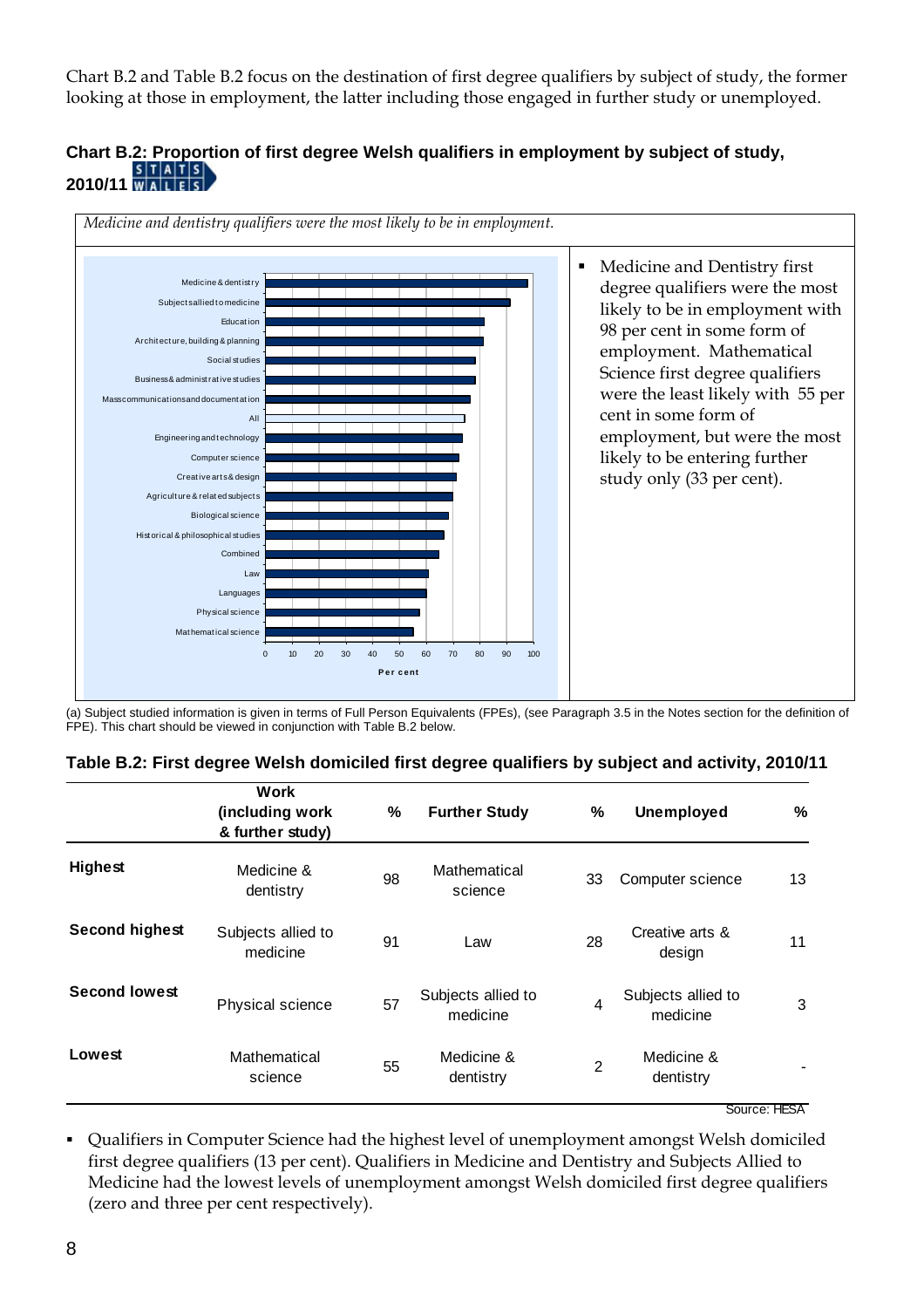Chart B.2 and Table B.2 focus on the destination of first degree qualifiers by subject of study, the former looking at those in employment, the latter including those engaged in further study or unemployed.

# **Chart [B.2: Proportio](http://www.statswales.wales.gov.uk/TableViewer/tableView.aspx?ReportId=25214)n of first degree Welsh qualifiers in employment by subject of study, 2010/11 WALLES**



(a) Subject studied information is given in terms of Full Person Equivalents (FPEs), (see Paragraph 3.5 in the Notes section for the definition of FPE). This chart should be viewed in conjunction with Table B.2 below.

|  | Table B.2: First degree Welsh domiciled first degree qualifiers by subject and activity, 2010/11 |
|--|--------------------------------------------------------------------------------------------------|
|  |                                                                                                  |

|                       | Work<br>(including work<br>& further study) | %  | <b>Further Study</b>           | %              | <b>Unemployed</b>              | %            |
|-----------------------|---------------------------------------------|----|--------------------------------|----------------|--------------------------------|--------------|
| <b>Highest</b>        | Medicine &<br>dentistry                     | 98 | Mathematical<br>science        | 33             | Computer science               | 13           |
| <b>Second highest</b> | Subjects allied to<br>medicine              | 91 | Law                            | 28             | Creative arts &<br>design      | 11           |
| <b>Second lowest</b>  | Physical science                            | 57 | Subjects allied to<br>medicine | $\overline{4}$ | Subjects allied to<br>medicine | 3            |
| Lowest                | Mathematical<br>science                     | 55 | Medicine &<br>dentistry        | $\overline{2}$ | Medicine &<br>dentistry        |              |
|                       |                                             |    |                                |                |                                | Source: HESA |

 Qualifiers in Computer Science had the highest level of unemployment amongst Welsh domiciled first degree qualifiers (13 per cent). Qualifiers in Medicine and Dentistry and Subjects Allied to Medicine had the lowest levels of unemployment amongst Welsh domiciled first degree qualifiers (zero and three per cent respectively).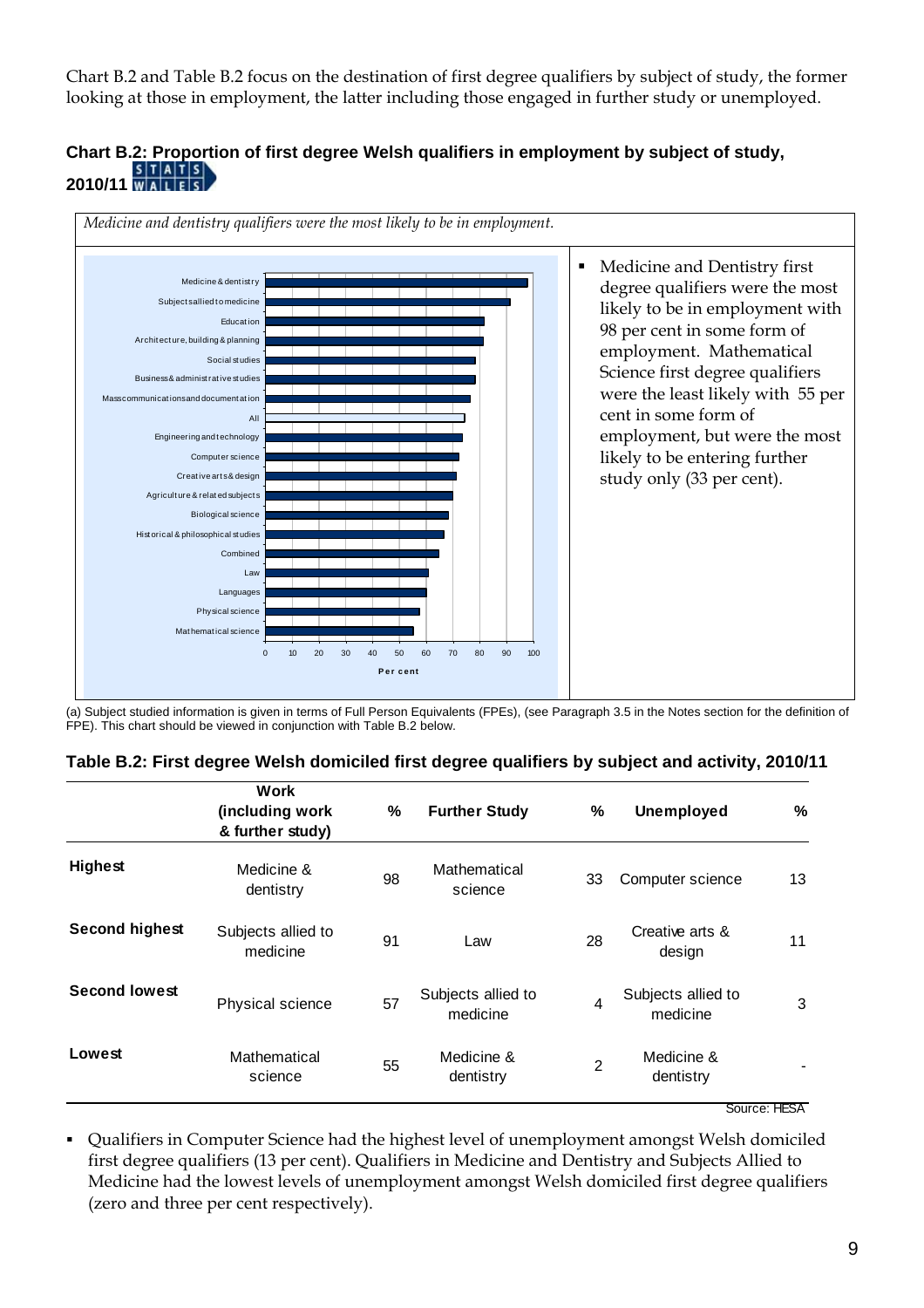Charts B.3 and B.4 look at where Welsh qualifiers were employed. Chart B.3 looks at country of employment for both full-time and part-time qualifiers, while Chart B.4 focuses on the retention rate of full-time, first degree students finding employment in the region or country where they achieved their qualification. Chart B.5 looks at retention figures of full-time, first degree qualifiers domiciled in Wales for the past five years, selecting for analysis those regions with the most similar retention rates to Wales in 2005/06.



# **Chart B.3: Welsh qualifiers by country of employment, 2010/1[1](http://www.statswales.wales.gov.uk/TableViewer/tableView.aspx?ReportId=11215)**

#### **Chart B.4: Proportion of full-time first degree qualifiers entering employment in region (or country) of original domicile, 2010/11**

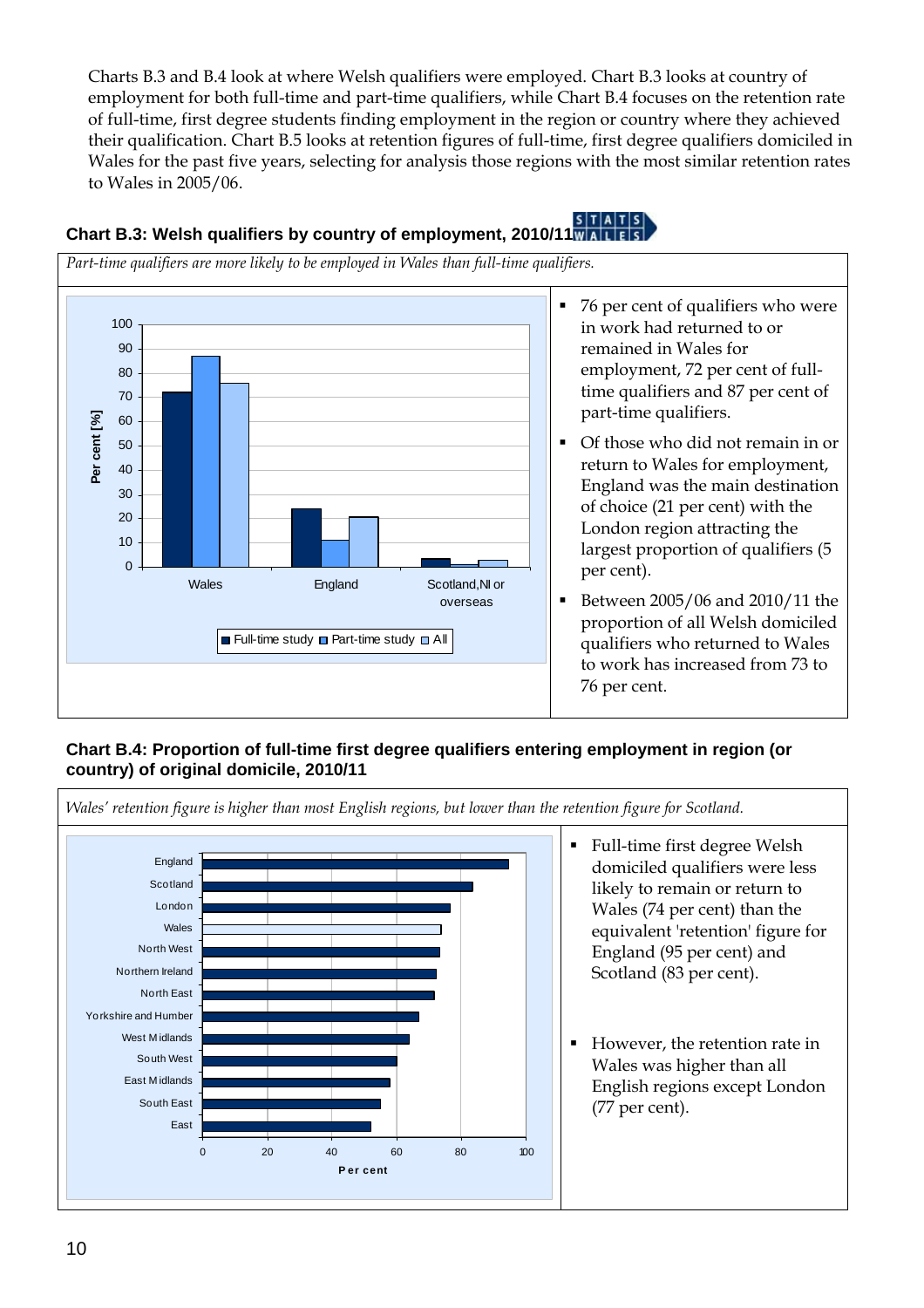#### **Chart B.5: Proportion of full-time, first degree qualifiers entering employment in region (or country) of domicile for selected regions**



Table B.3 looks at the nature of work (permanent or temporary) of Welsh qualifiers who entered fulltime paid employment, excluding responses counted as 'Question not answered'.

| Table B.3: Welsh domiciled qualifiers who are in full-time paid employment, 2010/11 MATTER |  |
|--------------------------------------------------------------------------------------------|--|
|--------------------------------------------------------------------------------------------|--|

|           |                      |                  |                  | Percentage                |
|-----------|----------------------|------------------|------------------|---------------------------|
|           | <b>Mode of Study</b> | <b>Permanent</b> | <b>Temporary</b> | Self-employed or<br>other |
| Full-time | Postgraduate         | 75               | 24               | $\overline{2}$            |
|           | First degree         | 80               | 18               | 2                         |
|           | Other undergraduate  | 88               | 10               | 2                         |
| Part-time | Postgraduate         | 95               | 4                | $\mathbf 1$               |
|           | First degree         | 96               | 3                | 4                         |
|           | Other undergraduate  | 96               | 4                | 1                         |
| All       | Postgraduate         | 83               | 16               | 2                         |
|           | First degree         | 82               | 17               | $\overline{2}$            |
|           | Other undergraduate  | 94               | 5                | 1                         |
|           | <b>All levels</b>    | 84               | 15               | 2                         |
|           |                      |                  |                  | Source: HESA              |

(a) Values represent the percentage of all responses excluding "Question not answ ered".

(b) Includes permanent contracts, open-ended contracts or fixed-term contract of 12 months or more.

(c) Includes fixed-term contracts of less than 12 months and temporary contracts gained through agencies or otherw ise.

 84 per cent of Welsh qualifiers in full-time work were in permanent employment. The figure for fulltime first degree qualifiers was slightly lower at 80 per cent.

- Of those who studied on a full-time basis, other undergraduates were most likely to enter permanent employment (88 per cent) and postgraduate qualifiers the least likely (75 per cent).
- First degree qualifiers were the most likely to be in some form of temporary employment (17 percent).
- At all levels of qualification, employed qualifiers who undertook part-time study were much more likely to be in permanent employment than those who undertook full-time study.

and the first line first.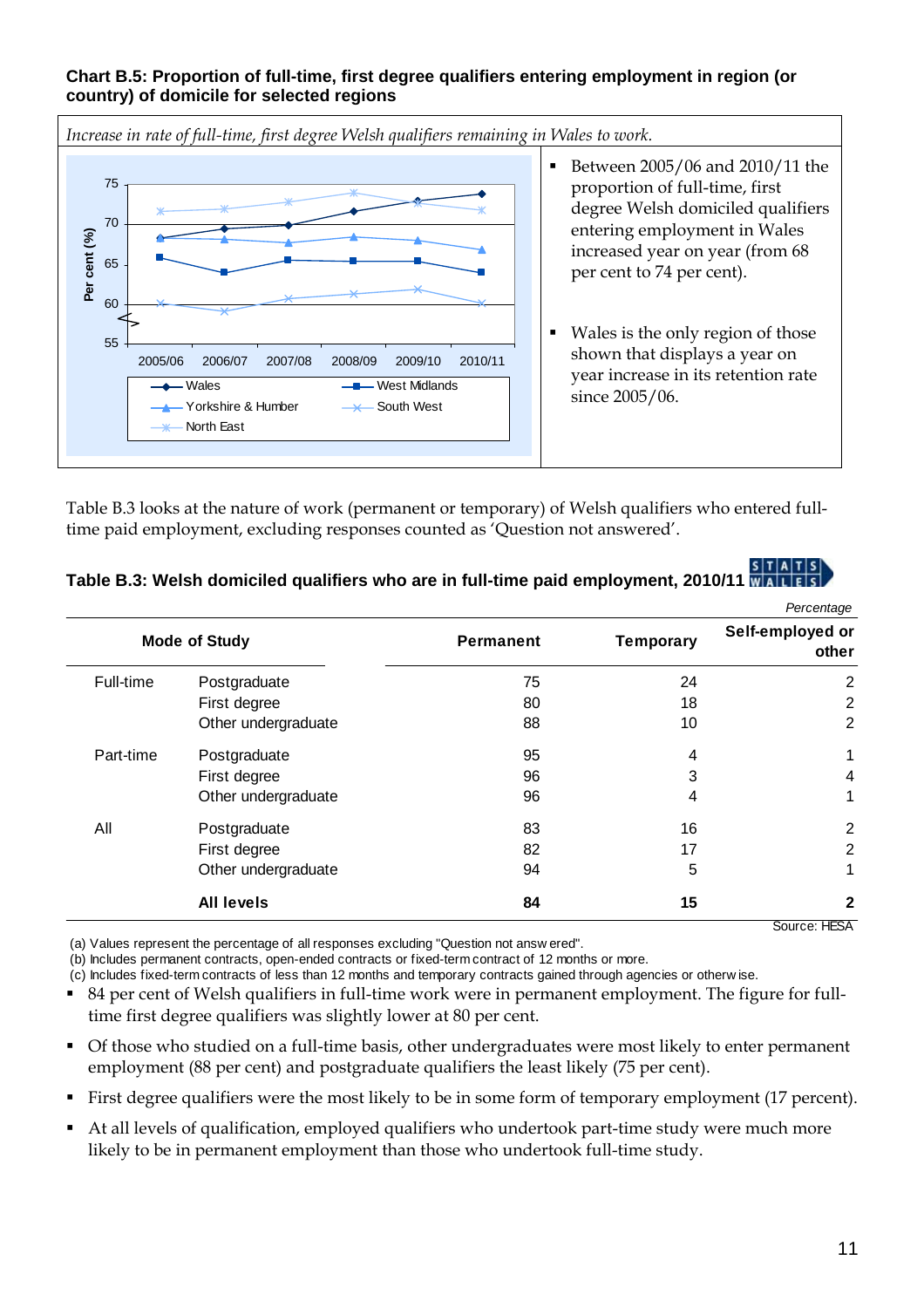#### **Section C – Salary of Qualifiers**

This section looks at median salaries of qualifiers. The analysis is limited to UK domiciled first degree qualifiers in full time paid employment based in the UK (including the Channel Isles and Isle of Man). Response rates to questions related to salary tend to be much lower than for other questions on the DLHE survey, therefore **information on salary should be interpreted with caution.** Paragraph 5.2 of the Notes section of this bulletin provides more detailed information on response rates.

Tables C.1 looks at median salaries to the nearest £1,000 by mode of study and gender.

|                      |         |                   |                                         |                                    | <b>Pounds Sterling</b> |
|----------------------|---------|-------------------|-----------------------------------------|------------------------------------|------------------------|
| <b>Mode of Study</b> |         | Welsh<br>domicile | Qualifiers<br>from Welsh<br><b>HEIs</b> | Qualifiers<br>employed in<br>Wales | <b>UK qualifiers</b>   |
| Full-time            | Male    | 18,000            | 18,000                                  | 17,000                             | 20,000                 |
|                      | Female  | 18,000            | 18,000                                  | 18,000                             | 19,000                 |
|                      | Persons | 18,000            | 18,000                                  | 17,000                             | 19,000                 |
| Part-time            | Male    | 28,000            | 29,000                                  | 28,000                             | 29,000                 |
|                      | Female  | 25,000            | 25,000                                  | 24,000                             | 25,000                 |
|                      | Persons | 26,000            | 26,000                                  | 26,000                             | 26,000                 |
| All                  | Male    | 20,000            | 19,000                                  | 18,000                             | 21,000                 |
|                      | Female  | 19,000            | 18,000                                  | 18,000                             | 19,000                 |
|                      | Persons | 19,000            | 18,000                                  | 18,000                             | 20,000                 |
|                      |         |                   |                                         |                                    | Source: HFSA           |

**Table C.1: Median salaries of UK domiciled first degree qualifiers in full-time employment in the UK by mode of study and gender, 2010/11** 

 While overall, the median salaries of females were similar to males, salaries for female qualifiers from part-time programmes were noticeably lower than those for male qualifiers.

 The median salary for those who qualified at a Welsh institution or those who work in Wales was £2,000 less than the overall UK qualifier figure.

Chart C.1 shows, by gender, the distribution of salaries for qualifiers employed full time in Wales

#### **Chart C.1: Salary distribution of UK domiciled first degree qualifiers employed in full-time paid work in Wales by gender, 2010/11**

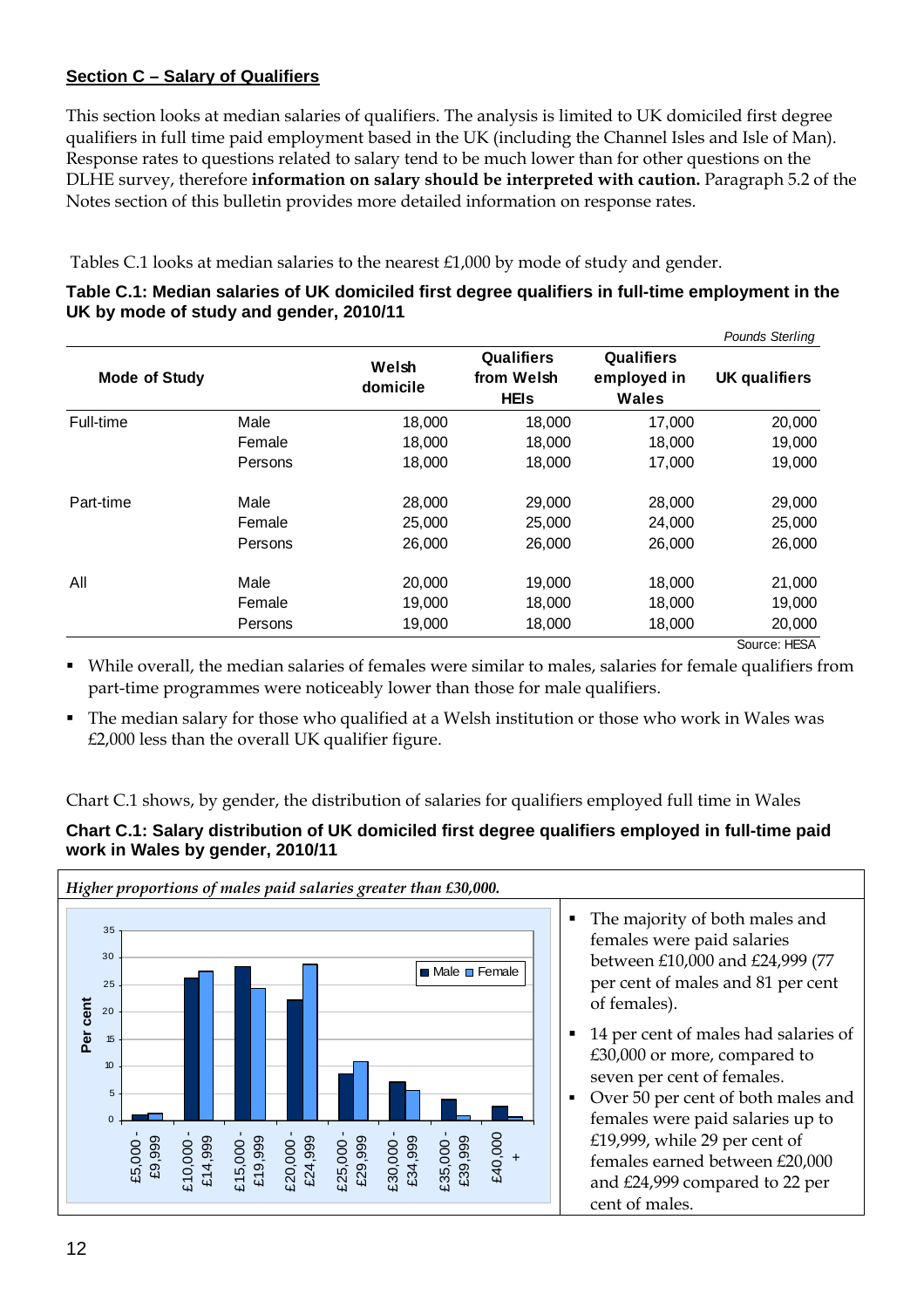Table C.2 adds to the analysis of median salaries included in Table C.1, this time looking at results by Government Office Region or country of employment and basis of occupation or employment.

#### **Table C.2: Median salaries of UK domiciled first degree qualifiers in full-time employment in the UK, by Government Office Region or country of employment and basis of occupation or employment 2010/11**  *Pounds Sterling*

|                               |                          |                          |                                                        |                             | , vanus otoning            |
|-------------------------------|--------------------------|--------------------------|--------------------------------------------------------|-----------------------------|----------------------------|
| <b>Location of employment</b> | <b>Permanent</b><br>work | <b>Temporary</b><br>work | <b>Managerial</b><br>or<br>professional<br>occupations | <b>Other</b><br>occupations | All employed<br>qualifiers |
| Wales                         | 19,000                   | 15,000                   | 22,000                                                 | 14,000                      | 21,000                     |
| England                       | 21,000                   | 19,000                   | 23,000                                                 | 15,000                      | 22,000                     |
| Scotland                      | 21,000                   | 19,000                   | 22,000                                                 | 14,000                      | 21,000                     |
| Northern Ireland              | 19,000                   | 18,000                   | 22,000                                                 | 13,000                      | 20,000                     |
| North East                    | 21,000                   | 15,500                   | 22,000                                                 | 14,000                      | 22,000                     |
| North West                    | 19,000                   | 16,000                   | 22,000                                                 | 14,000                      | 21,000                     |
| Yorkshire and the Humber      | 19,000                   | 16,000                   | 22,000                                                 | 14,000                      | 21,000                     |
| East Midlands                 | 19,000                   | 15,000                   | 22,000                                                 | 14,000                      | 21,000                     |
| West Midlands                 | 20,000                   | 16,000                   | 22,000                                                 | 14,000                      | 21,000                     |
| East                          | 20,000                   | 16,000                   | 22,000                                                 | 15,000                      | 21,000                     |
| London                        | 23,000                   | 18,000                   | 25,000                                                 | 17,000                      | 25,000                     |
| South East                    | 21,000                   | 16,000                   | 22,000                                                 | 15,000                      | 22,000                     |
| South West                    | 19,000                   | 16,000                   | 22,000                                                 | 14,000                      | 21,000                     |

Source: HESA

(a) Permanent includes permanent contract, open-ended contracts or fixed-term contracts of more than 12 months in length. Does not include "self-employed / freelance" or "other/question not answ ered".

(b) Temporary includes fixed-term contracts shorter than 12 months in length and those in temporary employment.

(c) Includes managerial and professional and associated professional and technical occupations.

- $\blacksquare$  The median salary of permanent employees working in Wales was £19,000, the same as in Northern Ireland but lower than in both England and Scotland (£21,000). The median salary of temporary workers employed in Wales was considerably lower than that of permanent workers, and also lower than the median salary for temporary work in the majority of English regions
- The median salary of qualifiers employed in managerial and professional occupations in Wales was  $£22,000$ , similar to most English regions and lower only than London (£25,000).

#### **Table D.1**: **Summary flows to and from Wales (within UK) of full-time undergraduates entering employment only**

|                                 | 2005/06  | 2006/07  | 2007/08  | 2008/09  | 2009/10  | 2010/11      |
|---------------------------------|----------|----------|----------|----------|----------|--------------|
| 'Welsh' graduates in Wales      | 4.030    | 4.225    | 4.485    | 4.690    | 5.120    | 5,385        |
| 'Welsh' graduates outside Wales | $-1.695$ | $-1.660$ | $-1.765$ | $-1.715$ | $-1.725$ | $-1,710$     |
| 'Non-Welsh' graduates in Wales  | 1,125    | 1.260    | 1.165    | 1.100    | 1.180    | 1,180        |
| Net flow of graduates           | $-570$   | $-395$   | $-600$   | $-615$   | -545     | -530         |
|                                 |          |          |          |          |          | Source: HESA |

(a) Includes both first degree and other undergraduates qualifiers w ho are in employment.

 Of those full-time undergraduates who entered employment only, more Welsh domiciled qualifiers gained employment outside Wales than non-Welsh domiciled qualifiers gained employment in Wales. In 2010/11 there was a net outflow of 530 qualifiers.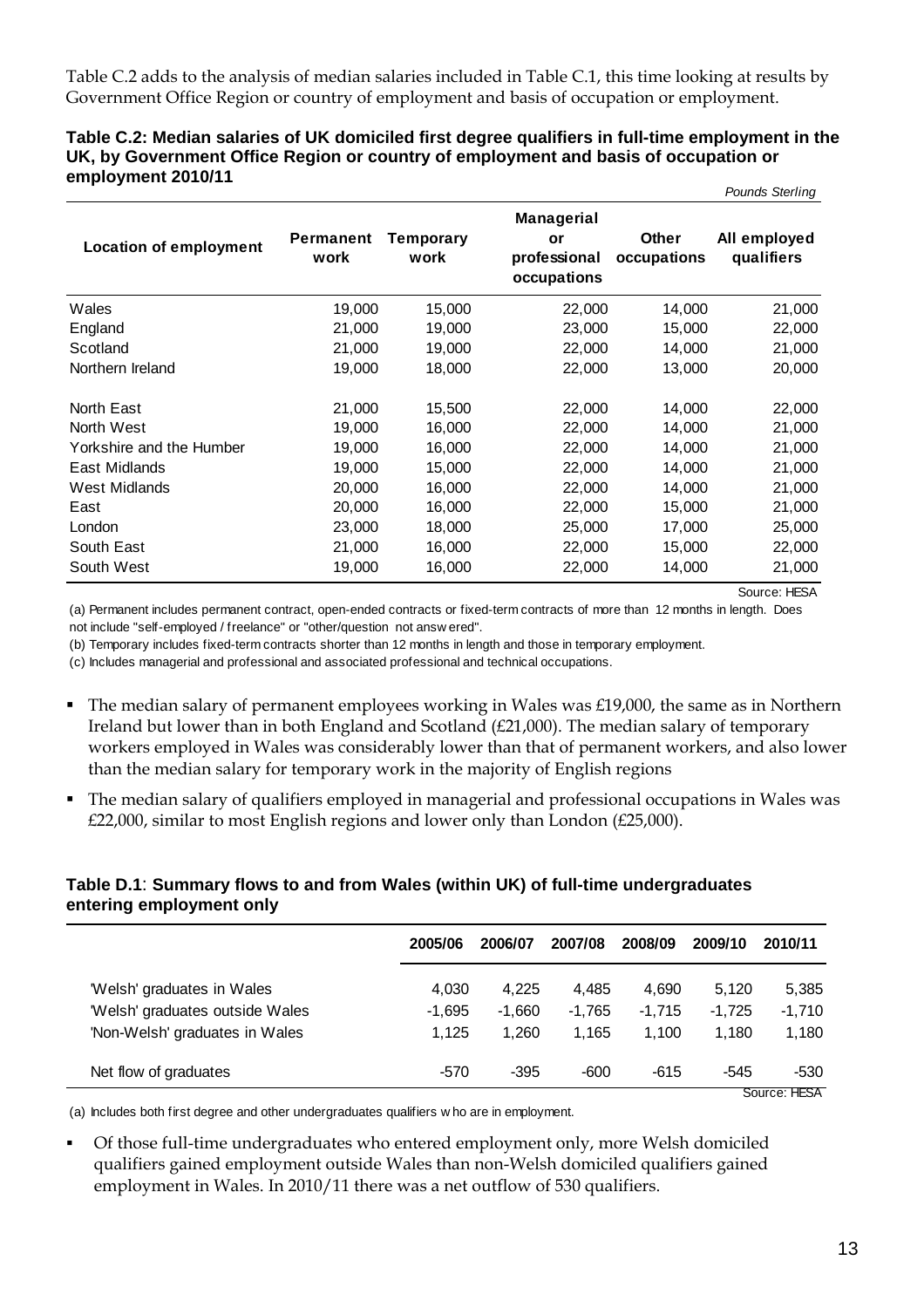# **NOTES**

## **1 Context and related publications**

There are two stages to the DLHE survey. The first, often referred to as the Early DLHE survey or EDLHE, is covered by this bulletin and is an annual census of individuals who have completed higher education courses in the UK. It is conducted six months after graduation, and the most recent results for the UK as a whole were published by HESA on 28 June 2012 and are available via the following link: <http://www.hesa.ac.uk/content/view/2514/393/> further dissemination of the data is available at: [http://www.hesa.ac.uk/index.php?option=com\\_content&task=view&id=1899&Itemid=239](http://www.hesa.ac.uk/index.php?option=com_content&task=view&id=1899&Itemid=239)

The second stage, often referred to as the Longitudinal Survey or LDLHE, is a follow-up survey that looks at the destinations of leavers up to three and a half years after they qualified. It is based on a sample of the students who responded to the Early Survey and is biennial (takes place once every two years), the most recent publication, covering students who graduated in 2006/07 being published in September 2011, This can be accessed via the following link: <http://www.hesa.ac.uk/index.php/content/view/2248/161/>

The Welsh Government published a bulletin in December 2011 based on the latest Longitudinal Survey, but concentrating on students at Welsh HEIs and Welsh domiciled students. This can be downloaded by following the link below:

<http://wales.gov.uk/topics/statistics/headlines/post16education2011/111214/?lang=en>

## **2 Data source**

The **DLHE survey** was introduced by HESA for qualifiers from the 2002/03 academic year onwards. The survey replaced the First Destination Supplement with coverage increased to include part-time students and more detailed questions on the destinations of leavers.

A summary of the DLHE collection process for 2010/11 covering timescales can be found here: [http://www.hesa.ac.uk/index.php?option=com\\_content&task=view&id=1674&Itemid=233](http://www.hesa.ac.uk/index.php?option=com_content&task=view&id=1674&Itemid=233)

There are also extensive notes on the methodology of the survey here: [http://www.hesa.ac.uk/index.php?option=com\\_content&task=view&id=1602&Itemid=233](http://www.hesa.ac.uk/index.php?option=com_content&task=view&id=1602&Itemid=233)

## **3 Definitions**

#### **3.1 Coverage**

The **target population** for 2010/11 contains all United Kingdom (UK) and European Union (EU) domiciled students reported to HESA for the reporting period 1 August 2010 to 31 July 2011 as obtaining relevant qualifications and whose study was full-time or part-time (including sandwich students and those writing-up theses). Awards from dormant status are not included in the target population.

Relevant qualifications for inclusion in the DLHE return are postgraduate degrees, postgraduate diplomas and certificates, Postgraduate Certificates in Education (PGCE), first degrees (excludes intercalated degrees), Diplomas of Higher Education (DipHE), Certificates of Higher Education (CertHE), foundation degrees, Higher National Diplomas (HND) or Higher National Certificates (HNC). The population for the DLHE return does not necessarily represent the full cohort graduating during the reporting period; examples of those excluded are professional qualifications (e.g. associate membership or membership of a body such as the Institute of Bankers) and undergraduate diplomas and certificates (other than foundation degrees, HND, DipHE, HNC and CertHE).

The reference dates for this DLHE return were 18 April 2011 (if the leaver obtained the qualification between 1 August 2010 and 31 December 2010) and 9 January 2012 (if the leaver obtained the qualification between 1 January 2011 and 31 July 2011).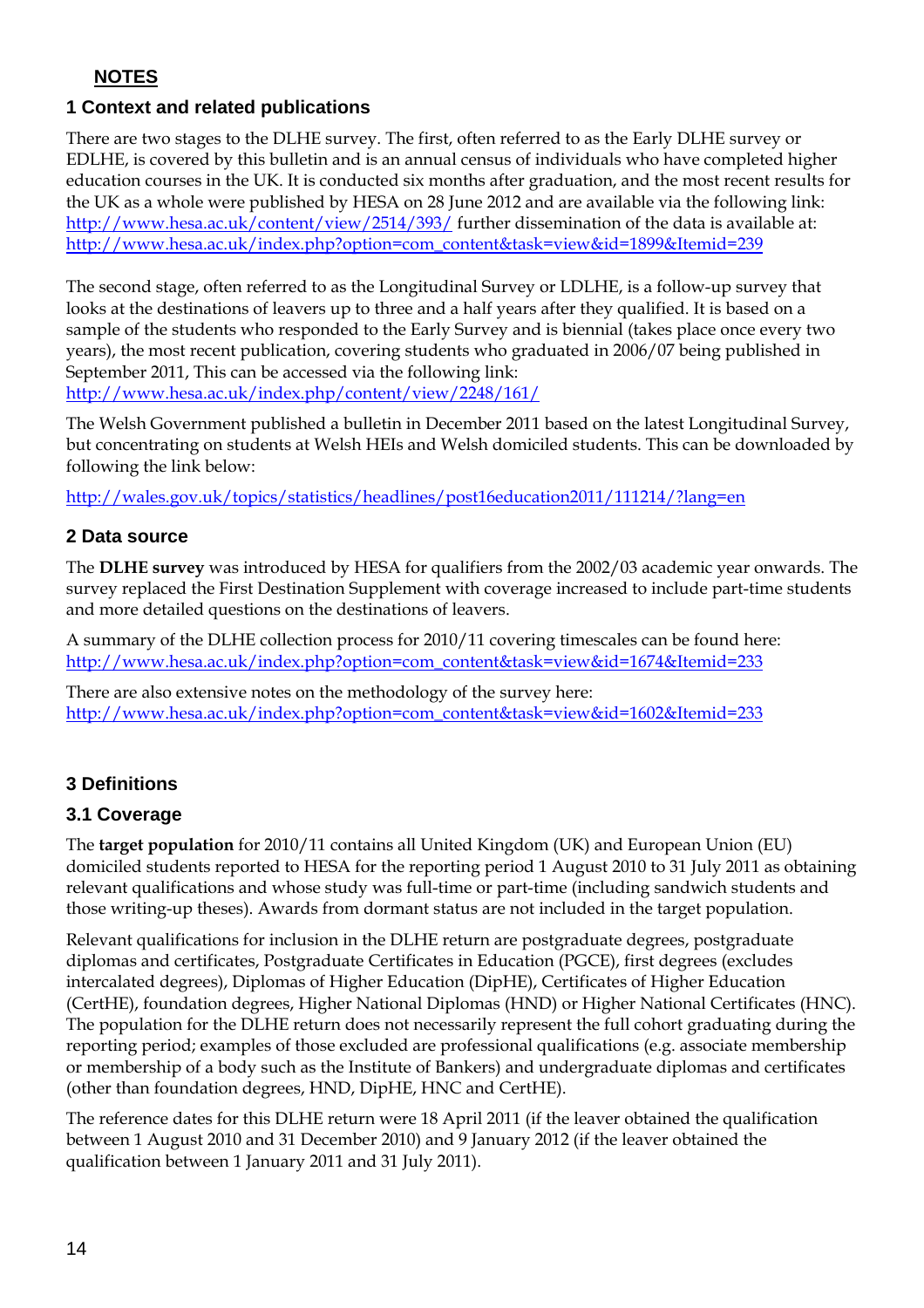# **3.2 Level of study**

**Higher education (HE) qualifiers** are those students who qualify from programmes of study for which the level of instruction is above that of level 3 of the National Qualifications Framework, i.e. courses leading to the Advanced Level of the General Certificate of Education (GCE A-levels), the Advanced Level of the Vocational Certificate of Education (VCE A-levels) or the Advanced Higher Grade and Higher Grade of the Scottish Qualifications Authority (SQA) Advanced Highers/Highers).

**Further education (FE) qualifiers** are those students who qualify from programmes of study for which the level of instruction is equal to or below that of level 3 of the National Qualifications Framework, i.e. courses leading to the Advanced Level of the General Certificate of Education (GCE A-levels), the Advanced Level of the Vocational Certificate of Education (VCE A-levels) or the Advanced Higher Grade and Higher Grade of the Scottish Qualifications Authority (SQA Advanced Highers/Highers).

## **3.3 Mode of study**

**Full-time** includes full-time and sandwich study, plus those writing-up theses following full-time study.

**Part-time** includes part-time study, full-time study on courses lasting less than 24 weeks, block release or studying during the evenings, plus those writing-up theses following part-time study.

# **3.4 Domicile**

This bulletin focuses only on **UK domiciled qualifiers**. UK domiciled students are those whose normal residence prior to entering HE was in the UK, including the Channel Islands and Isle of Man. The DLHE survey also covers EU domiciled students. However, these are not included in this bulletin.

For reasons of clarity in this bulletin, qualifiers who were ordinarily resident in Wales prior to commencing their courses have sometimes been described simply as **Welsh qualifiers**.

# **3.5 Full Person Equivalent**

This is a process of apportionment, where each headcount is, where necessary, divided in a way that in broad-brush terms reflects the pattern of the programme split.

For split programmes not involving an initial teaching training (ITT) component, the apportionment algorithm is as follows:

- 50%:50% for a balanced two-way split
- 66.667%: 33.333% for a major/minor two-way split
- 33.333%:33.333%:33.333% for a balanced three-way split

## **3.6 Standard Occupational Classification**

In 2003 HESA adopted the new SOC2000 Standard Occupational Classification (which replaced SOC90), for comparability of sector data with other areas of the economy. A variant of the SOC2000 was created for the coding of occupational information collected in the DLHE survey. The classification is termed SOC (DLHE) and details are available on the HESA website:

[http://www.hesa.ac.uk/index.php?option=com\\_content&task=view&id=575&Itemid=233](http://www.hesa.ac.uk/index.php?option=com_content&task=view&id=575&Itemid=233)

## **3.7 Standard Industrial Classification**

The Standard Industrial Classification of economic activities (SIC) provides a framework for the collection, tabulation, presentation and analysis of data about economic activities. The present version (SIC(2007)) is aligned with similar classifications in all member states of the European Union and is obligatory in all cases where the UK is required to transmit statistics broken down by economic activity to the European Commission.

Standard industry codes for economic activity are used to describe the relationship between the inputs and outputs of such activity. In cases where multiple activities take place, classification usually relates to the single most important activity. In the case of destination statistics, this will usually be the most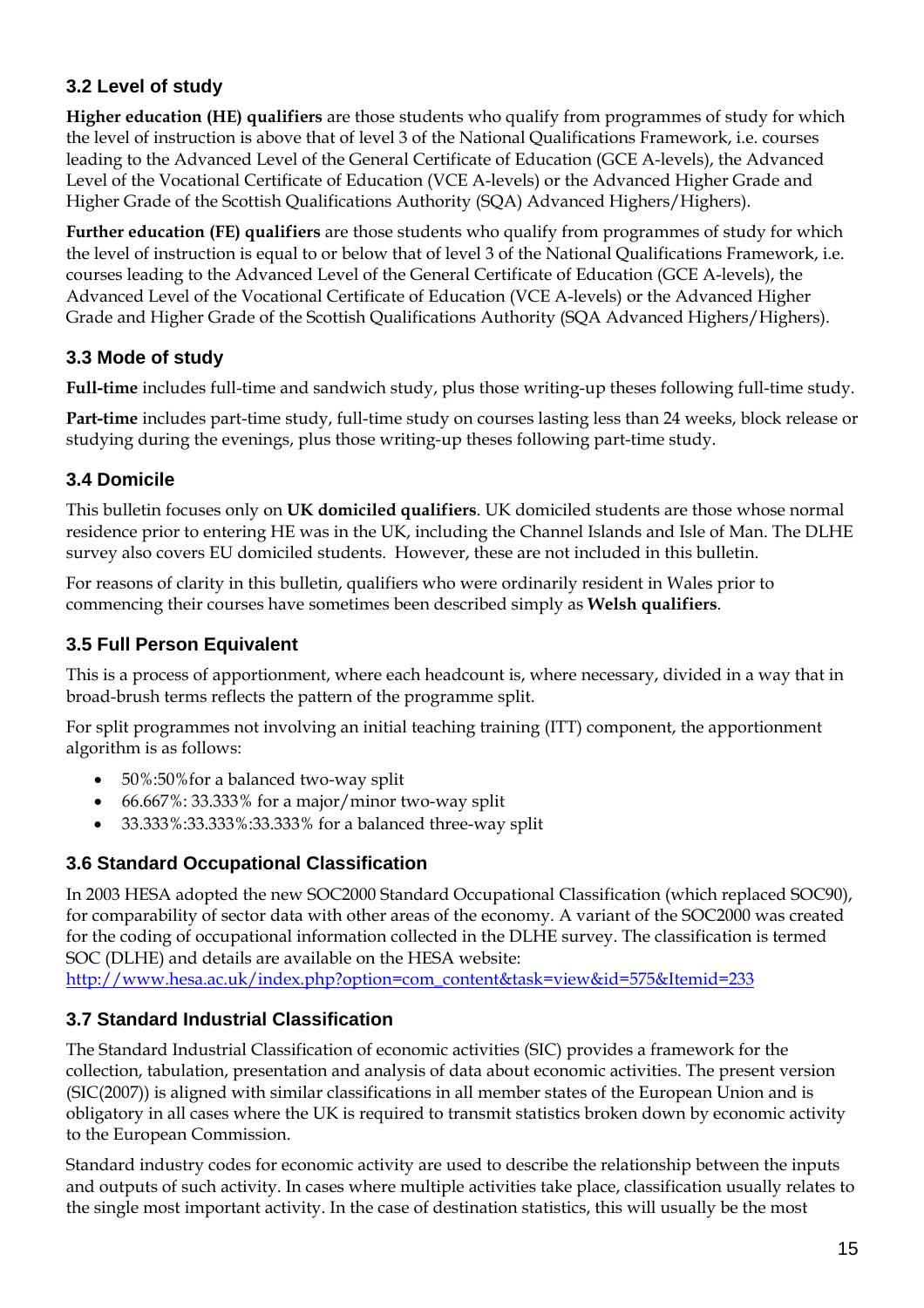important activity undertaken by an employer (or self-employed person). Economic activities are measured by enquiring into the nature of an employer's (or self-employed person's) business.

## **3.8 HESA employment and study definitions**

**Employment only** includes those graduates who reported that they were in full-time paid work (including self-employed/freelance), part-time paid work, voluntary or unpaid work, and who were not also in study, training or research.

**Full-time employment only** includes those who reported that they were in full-time paid work (including self-employed/freelance) and who were not also in study, training or research.

**Combination of work and further study** includes those who reported that they were in full-time paid work (including self-employed/freelance), part-time paid work, voluntary or unpaid work, and who were also in full-time or part-time study, training or research.

**Assumed to be unemployed** includes those students who gave their employment circumstances as unemployed and looking for employment, further study or training, and who were also either in parttime study, training or research or not studying, plus those who were due to start a job within the next month and who were also either in part-time study, training or research or not studying.

**Further study only** includes those who gave their employment circumstances as temporarily sick or unable to work, looking after the home or family, not employed but not looking for employment, further study or training, or something else and who were also either in full-time or part-time study, training or research, plus those who were due to start a job within the next month or unemployed and looking for employment, further study or training and who were also in full-time study, training or research.

## **4 Rounding strategy**

The presentation of figures in this Statistical Bulletin follows the principles of the current HESA rounding strategy. The strategy is intended to prevent the disclosure of personal information about any individual. A summary of the strategy is as follows:

- Numbers 0, 1, 2 are rounded to 0 and are represented as '\*'.
- All other numbers are rounded to the nearest 5.

So for example 3 is represented as 5, 22 is represented as 20, 3286 is represented as 3285 while 20, 55 and 3510 remain unchanged.

Total figures are also subject to this rounding methodology; the consequence of which is that the sum of numbers in each row or column may not match the total shown precisely. Percentage changes have been calculated using precise raw numbers.

Percentages less than 0.5 per cent are represented by '-'.

## **5 Key quality information**

This section provides a summary of information on this output against five dimensions of quality: Relevance; Accuracy; Timeliness and Punctuality; Accessibility and Clarity; and Comparability. It also covers specific issues relating to the quality of 2010/11 data, and describes the quality management tool applied to this area of work.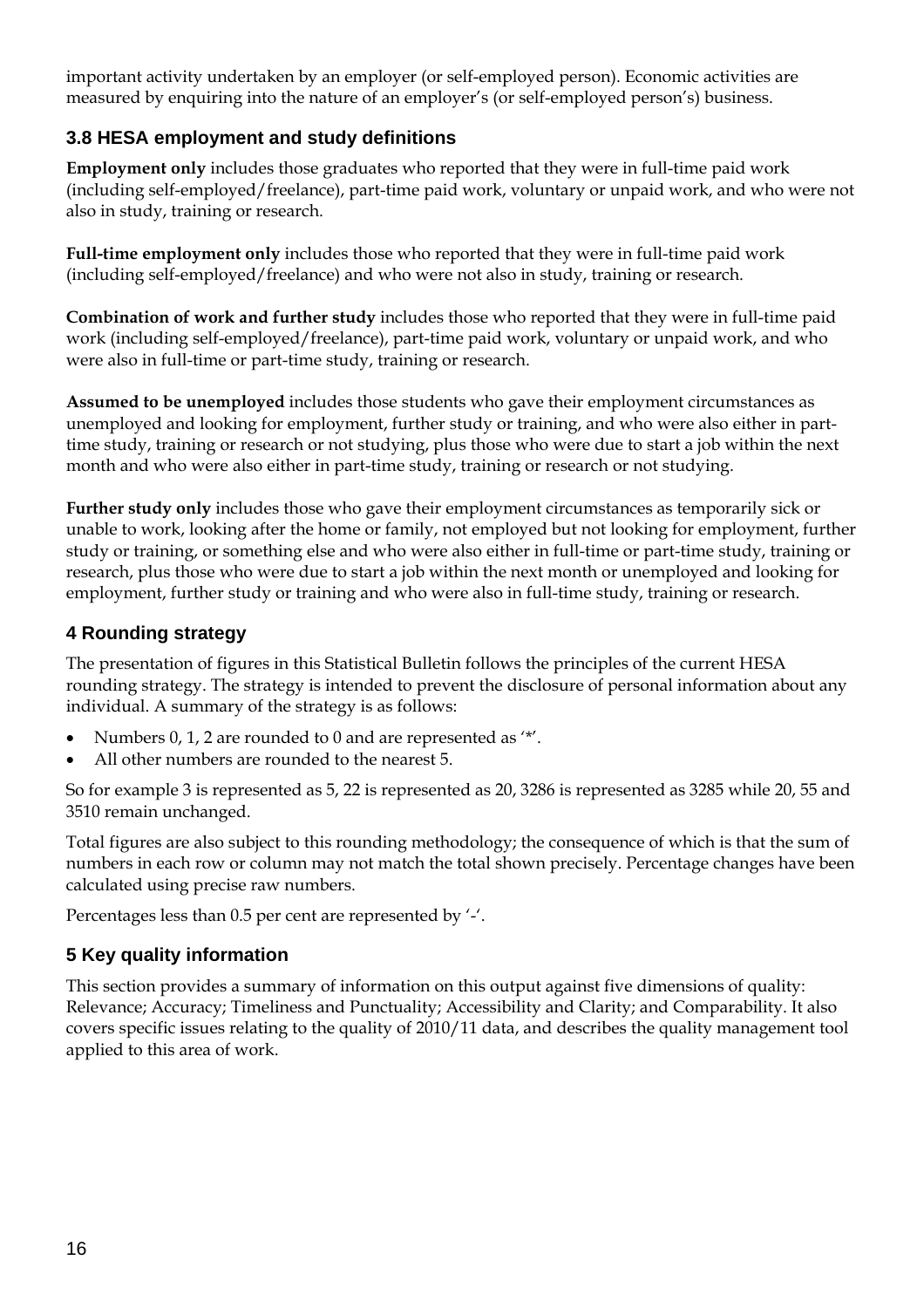## **5.1 Relevance**

HESA is the official agency for the collection, analysis and dissemination of quantitative information about higher education. It was set up by agreement between the relevant government departments, the higher education funding councils and the universities and colleges. The primary purpose of the early DLHE data collection is to provide each of the bodies listed above with accurate and comprehensive statistical information regarding the destinations of leavers six months after graduation.

The statistics are used both within and outside the Welsh Government to monitor educational trends and as a baseline for further analysis of the underlying data. Some of the key users are:

- Ministers and the Members Research Service in the National Assembly for Wales;
- Officials in the Welsh Government;
- Other government departments;
- The Higher Education Funding Council for Wales (HEFCW);
- Higher Education Institutions and representative bodies including institutional career advice;
- Students, researchers, and academics;
- Individual citizens, private companies, and the media;
- Go-Wales and Careers Wales;

These statistics are used in a variety of ways. Some examples of these are:

- contributing to Teaching Quality Information (TQI) visible to prospective students via UNISTATS;
- informing students about potential career paths based on subject of study;
- to help to understand the migration of graduates into, between and away from administrations

## **5.2 Accuracy**

The HESA Student record is collected in respect of all students registered in a reporting institution who follow programmes of study leading to the award of a qualification or institutional credit. The DLHE record supplements the Student record in so far as it is linked to it and collects information about what those completing their HE experience go on to do. The specification for the DLHE target population for 2010/11 is covered on the HESA website at:

[http://www.hesa.ac.uk/index.php?option=com\\_content&task=view&id=1957&Itemid=233](http://www.hesa.ac.uk/index.php?option=com_content&task=view&id=1957&Itemid=233)

The DLHE survey is undertaken by institutions, collecting data on students within the DLHE target population six months after completion of their course. HESA sets response rates for the survey, specifically;

- 80% for UK-domiciled leavers who previously studied full-time;
- 70% for UK-domiciled students who previously studied part-time;
- 50% for all other EU students;
- 80% for Research Council funded students.

In 2010/11, responses were obtained from 18,935 Welsh qualifiers (including explicit refusals) out of a possible 23,750; a response rate of 80 per cent. 20,965 qualifiers from Welsh HEIs responded (including explicit refusals) out of a possible 26,400; a response rate of 79 per cent. Excluding explicit refusals, known destinations were obtained for 77 per cent of Welsh qualifiers and 77 per cent of qualifiers from Welsh HEIs. Response rates were one per cent lower in each category than in 2009/10.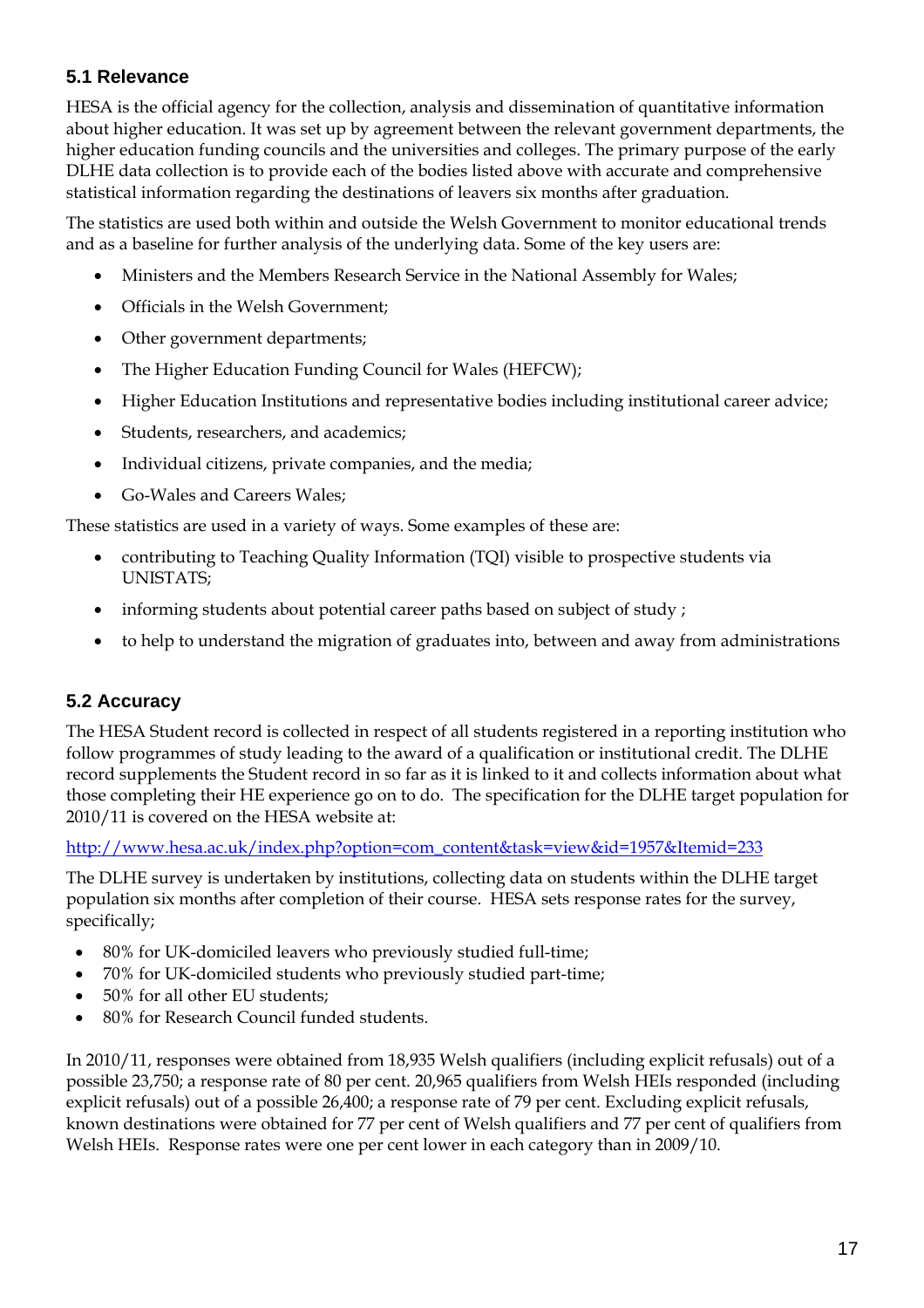|                          |                             | Percentage                |                  |                           |
|--------------------------|-----------------------------|---------------------------|------------------|---------------------------|
|                          | <b>Target</b><br>population | <b>Total</b><br>responses | Response<br>rate | Valid<br>response<br>rate |
| Welsh domiciled students |                             |                           |                  |                           |
| Full-time                | 18,170                      | 14,685                    | 81               | 78                        |
| Part-time                | 5,580                       | 4,250                     | 76               | 72                        |
| Persons                  | 23,750                      | 18,935                    | 80               | 77                        |
| Students from Welsh HEIs |                             |                           |                  |                           |
| Full-time                | 21,305                      | 17,135                    | 80               | 78                        |
| Part-time                | 5,095                       | 3,835                     | 75               | 72                        |
| Persons                  | 26,400                      | 20,965                    | 79               | 77                        |

#### **Table N.1: Response rates, Early Destination of Leavers from Higher Education, 2010/11**

Source: HESA

(a) The response rate includes those w ho explicitly declined to prove information but excludes those w hose response w ere insufficiently complete to be valid or w ere rejected through faling any other test of validity.

(b) The valid response rate provides a measure of the percentage of qualifiers w ith know n destinations.

(c) Due to rounding, constituent parts may not add up to the independently rounded total.

All graduates are initially contacted via a mailed questionnaire. An optional second mailing and a telephone survey follow up the initial mailing. Responses to the telephone survey are accepted from a third party as long as responses to the minimum core questions are obtained. The table below presents the method of response for valid responses for Welsh qualifiers and UK qualifiers form Welsh HEIs in 2010/11. There has continued to be an increase in the proportion of respondents answering by electronic methods and a small overall increase in the number of responses compared to 2009/10.

#### **Table N.2: Method of response for valid responses by mode and method of response, 2010/11**

|                          |                        |                                |                                   |                                           | Percentage  |
|--------------------------|------------------------|--------------------------------|-----------------------------------|-------------------------------------------|-------------|
|                          | Paper<br>Questionnaire | <b>Telephone</b><br>(graduate) | <b>Telephone</b><br>(third party) | <b>Electronic</b><br>reply<br>(email/web) | Other       |
| Welsh domiciled students |                        |                                |                                   |                                           |             |
| Full-time                | 22                     | 44                             | 15                                | 15                                        | 4           |
| Part-time                | 25                     | 48                             | 8                                 | 17                                        | 1           |
| Person (b)               | 23                     | 45                             | 13                                | 16                                        | 3           |
| Students from Welsh HEIs |                        |                                |                                   |                                           |             |
| Full-time                | 24                     | 40                             | 16                                | 16                                        | 4           |
| Part-time                | 27                     | 48                             | 9                                 | 15                                        | 2           |
| Person (b)               | 25                     | 41                             | 14                                | 16                                        | 4           |
|                          |                        |                                |                                   |                                           | Source:HESA |

(a) 'Other' includes ow n institution's students record, other or death.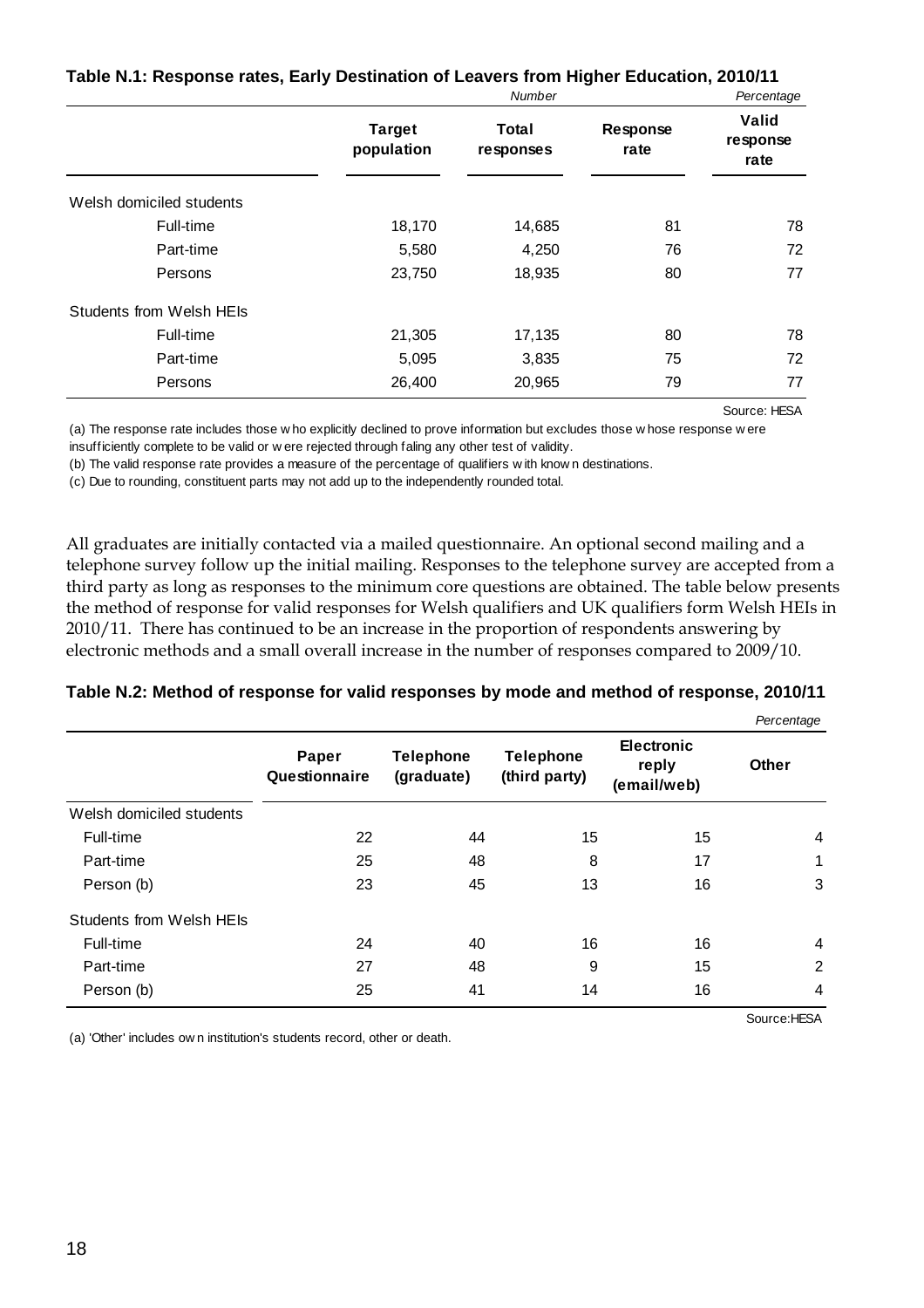Salary information is collected to the nearest  $£1,000$ . The percentage of qualifiers (employed full-time,) providing salary information is given below.

|                                |    |                                     | Percentage   |
|--------------------------------|----|-------------------------------------|--------------|
| <b>First Degree qualifiers</b> |    | <b>Qualifiers employed in Wales</b> |              |
| Welsh qualifiers               | 62 | Other undergraduates                | 55           |
| Qualifiers from Welsh HEIs     | 58 | First degree                        | 60           |
| Qualifiers employed in Wales   | 60 | Postgraduate                        | 65           |
| All UK Domiciled qualifiers    | 70 | All qualifiers                      | 60           |
|                                |    |                                     | Source: HESA |

#### **Table N3: Percentage of qualifiers providing salary information, 2010/11**

(a) Percentages are based on qualifiers in full-time paid w ork.

#### **5.3 Timeliness and punctuality**

HESA collected data for the 2010/11 DLHE survey between April and May 2011 (April survey, for those completing their courses between 1 August 2010 and 31 December 2010) and January and March 2012 (January survey, for those completing their course between 1 January and 31 July 2011). They produced their own publication covering leavers from institutions across the whole of the UK in July 2012; publication of this bulletin, covering Welsh domiciled leavers and leavers from institutions in Wales, was postponed from September 2012 to October 2012 due to a temporary lack of staff resource.

## **5.4 Accessibility and clarity**

This statistical bulletin is pre-announced and then published on the Statistics section of the Welsh Government website. It is accompanied by more detailed tables on StatsWales, a free to use service that allows visitors to view, manipulate, create and download data.

## **5.5 Comparability**

The Department for Employment and Learning, Northern Ireland (DELNI) also produces a detailed DLHE bulletin which was last published on 31 August 2012 and can be viewed by following this link: [http://www.delni.gov.uk/index/publications/r-and-s-stats/he-destinations-of-leavers/destinations](http://www.delni.gov.uk/index/publications/r-and-s-stats/he-destinations-of-leavers/destinations-of-leavers-from-uk-he-inst-ni-analysis-10-11.htm)[of-leavers-from-uk-he-inst-ni-analysis-10-11.htm](http://www.delni.gov.uk/index/publications/r-and-s-stats/he-destinations-of-leavers/destinations-of-leavers-from-uk-he-inst-ni-analysis-10-11.htm)

The Scottish Government do not produce a bulletin, but do publish tables and summary spreadsheets in a Statistical Publication Notice (SPN) which was last published on 27 September 2011 and can be found here:<http://www.scotland.gov.uk/Publications/2011/09/22114051/0>

The UK Department for Business, Innovation and Skills (BIS) do not release a DLHE bulletin, but do produce a summary Statistical First Release (SFR). A link to the 2010/11 SFR can be found here: <http://stats.bis.gov.uk/UKSA/he/sa20110630.htm>

#### **5.6 Quality management**

The Statistical Directorate within WG have published a Statistical Quality Management Strategy, which describes our strategic objectives for quality and how we implement them. It also covers our commitment to ensure that our statistics are fit for purpose, use appropriate processes and transparent methods and that the factual and presentational quality meets the requirement of our users. The full strategy can be found via the following link:

<http://wales.gov.uk/topics/statistics/about/compliance/statisticsquality/?lang=en>